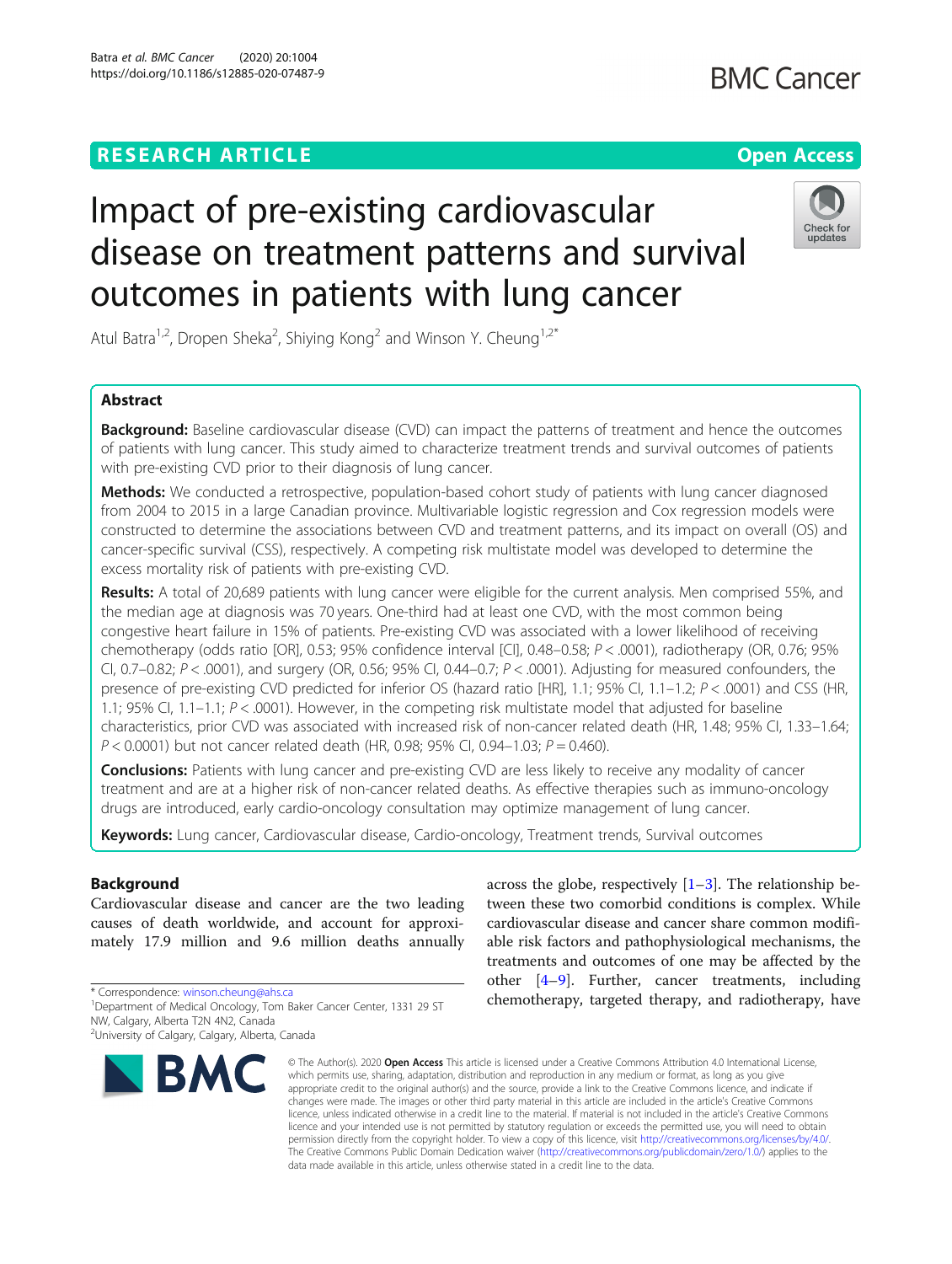been associated with increased downstream cardiovascular sequelae, independent of other risk factors [[10](#page-14-0)].

For example, cigarette smoking is estimated to contribute to 71% of lung cancer related mortality and 10% of deaths due to cardiovascular disease, respectively [\[11](#page-14-0)]. Inflammation and oxidative stress are key mechanisms in the pathophysiology of both conditions  $[12-14]$  $[12-14]$  $[12-14]$  $[12-14]$  $[12-14]$ . The other link between lung cancer and cardiovascular disease is advanced age. The median age at the diagnosis of cardiovascular disease is 65 years and that for lung cancer is 70 years [[15,](#page-14-0) [16\]](#page-14-0).

Previous studies have primarily focused on the longterm cardiovascular complications of cancer treatments [[17,](#page-14-0) [18](#page-14-0)]. Data related to the prevalence of pre-existing cardiovascular diseases in patients diagnosed with cancer has been reported to range from 5 to 43%, depending on the primary site of malignancy and the geographical region where the study was conducted [\[19](#page-14-0), [20\]](#page-14-0). However, there are limited studies reporting on the impact of preexisting cardiovascular disease on subsequent treatment patterns and survival outcomes of lung cancer. A large study of patients with breast cancer concluded that those with baseline cardiovascular disease were less likely to receive any form of therapy (surgery, chemotherapy, hormonal therapy, and radiotherapy) compared to patients without pre-existing cardiovascular comorbidities [[21\]](#page-14-0). Further, overall survival but not cancer specific survival was shorter in these patients. While a few studies have described inferior survival outcomes among patients with lung cancer and pre-existing cardiovascular disease, the effect of treatments on prognosis remains largely unknown [[22,](#page-14-0) [23\]](#page-14-0).

In this study, we aimed to identify the proportion of patients who had at least one pre-existing cardiovascular disease at the time of their diagnosis of lung cancer. Further, we analyzed the effect of pre-existing cardiovascular disease on treatment patterns, including chemotherapy, radiation therapy, and surgery, as well as its impact on survival outcomes in patients with lung cancer.

### Methods

### Data sources and study population

The study was conducted in Alberta, which is a large province in Canada, with a population of over 4 million people and has a single-payer, universal healthcare system. This was a retrospective, population-based study, where we compiled data from various administrative sources including the Alberta cancer registry (ACR), hospital discharge abstracts, national ambulatory care reporting system, provincial physician billing claims, vital statistics, and the 2011 census.

The ACR prospectively records data on all residents diagnosed with cancer in the province, including demographic variables, tumor characteristics, and primary treatment patterns. The discharge abstracts provide data collected during hospital admissions and details up to 25 International Classification of Diseases tenth version (ICD-10) diagnoses and up to 20 procedures coded as per the Canadian Classification of Health Interventions. Likewise, the ambulatory care data record up to 10 diagnoses and 10 procedures, respectively. The provincial physician billing claims data provide the location of healthcare delivery, physician specialty, one procedure code, and up to three ICD-10 diagnoses. Each patient in the province has a unique provincial health number, which was used to link the data from the various sources. Data on death from lung cancer or other causes were retrieved from vital statistics.

Patients aged 18 years and older with a diagnosis of lung cancer between January 1, 2004, and December 31, 2015, in Alberta, Canada were included in the current analysis. Patients who moved out of Alberta within 12 months of primary treatment, those who had multiple primary tumors, or who did not have an Alberta healthcare number were excluded.

Approval was obtained from the Health Research Ethics Board of Alberta's Cancer Committee prior to commencing this study.

### Clinical variables and outcomes **Outcomes**

The main outcomes of this study were treatment patterns and survival outcomes. We assessed the impact of pre-existing cardiovascular disease on treatments, including the receipt of any chemotherapy, surgery, and radiotherapy. Primary surgery type was identified as the most definitive surgical procedure (lobectomy or segmental resection or pneumonectomy) performed within 1 year of diagnosis. Information on the administration of chemotherapy and radiotherapy was categorized in a binary fashion (yes or no), which was obtained via the ACR. Survival outcomes including overall survival (OS) and cancer specific survival (CSS) were retrieved from vital statistics records.

### Independent variables

Using data from the above sources, the presence of pre-existing cardiovascular disease at or preceding the time of diagnosis of lung cancer was identified using previously validated ICD algorithms [[24\]](#page-14-0). Cardiovascular diseases included the presence of congestive heart failure, myocardial infarction, cerebrovascular accident and/or arrhythmias. Tumor characteristics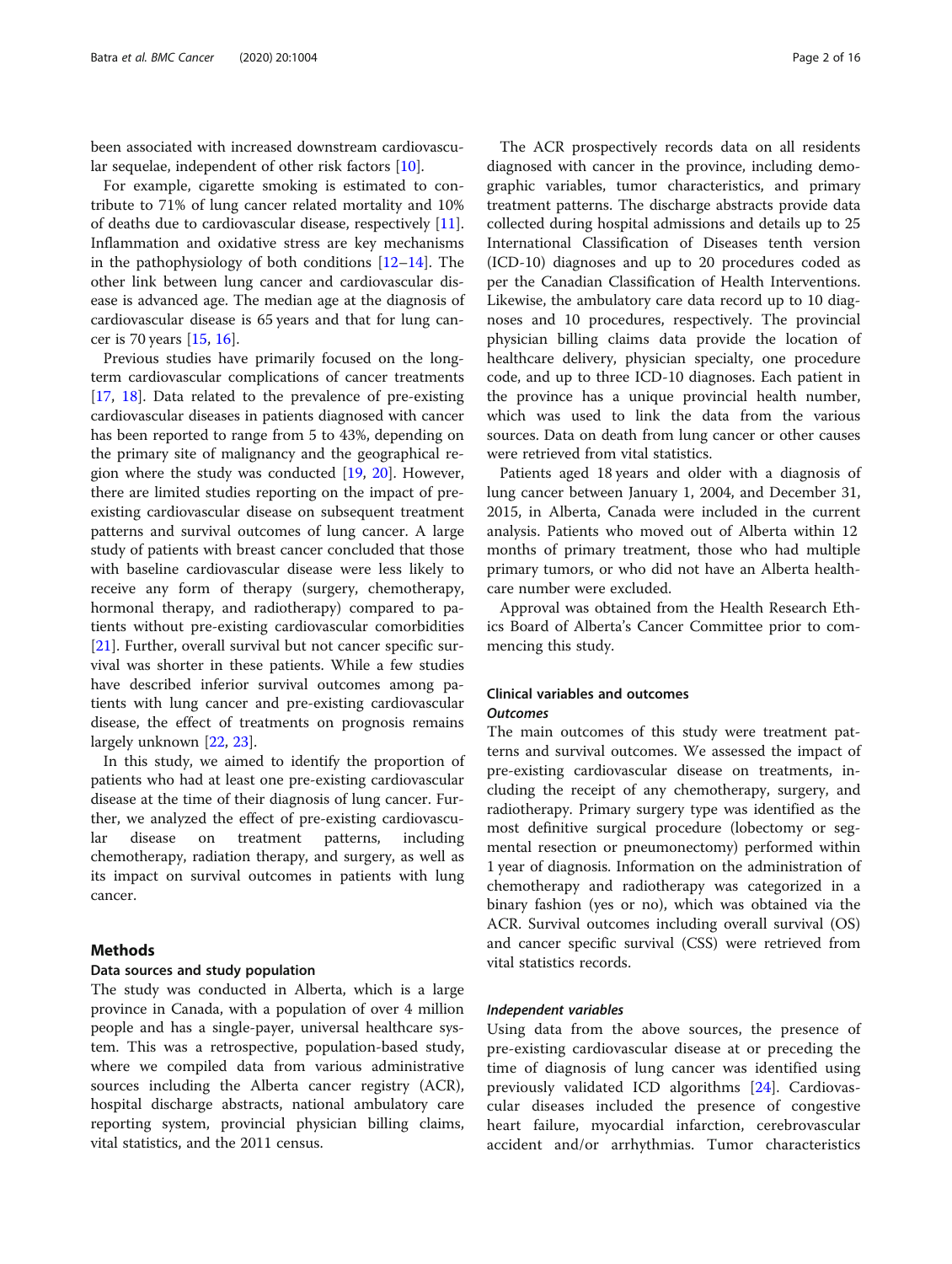included the American Joint Committee on Cancer stage and histologic type or subtype (adenocarcinoma, squamous cell carcinoma, small cell lung cancer, carcinoid, large cell cancer, and others). The discharge abstracts, physician billing claims, and ambulatory care data were used to derive the Charlson comorbidity index. Alberta is strategically divided into five health zones for healthcare delivery. Postal code at diagnosis was used to assign each patient to their respective health zone (Calgary, Edmonton, North, Central, or South) and to retrieve neighbourhood-level socioeconomic status (education and income levels) based on the 2011 census. Driving time to the nearest oncology facility was calculated using Google Maps interface and postal codes, and it was further categorized as one, one to two and more than 2 h, as per previously published literature [[25\]](#page-14-0).

### Statistical analysis

Baseline characteristics were summarized using descriptive statistics, where the Student's t test and Wilcoxon rank-sum test were used to compare continuous variables, and the chi-square tests were applied to compare categorical variables across the different patient groups. Multivariable logistic regression analyses were performed to identify associations between pre-existing cardiovascular disease and receipt of treatment (including chemotherapy, radiotherapy, and surgery). We also performed age and histology stratified logistic regression analyses for each treatment modality. Kaplan-Meier curves were plotted to estimate OS and CSS differences between patients with and without cardiovascular disease, and compared using log rank tests. Cox proportional hazards models were constructed to examine the effect of pre-existing cardiovascular disease on OS and CSS, respectively. The proportional hazard assumptions for the regression models were tested using Schoenfeld residuals. These models were further stratified by age and histology. OS and CSS were defined as the time interval between the date of cancer diagnosis and the date of death from any cause, and the date of death from lung cancer, respectively. Further, we also constructed a competing risk multistate model with three states: alive, cancer related death and non-cancer related death, to examine the excess mortality risk of patients with preexisting cardiovascular disease. Subgroup analyses were performed to investigate whether the effects of cardiovascular disease on outcomes were modified by different treatments, including chemotherapy, surgery, and radiotherapy. All tests were two-sided, and the significance level was defined a priori as 0.05. All analyses were performed with SAS statistical software version 9.4 (SAS Institute, Inc., Cary, NC).

### Results

### Patient characteristics

A total of 20,689 patients were diagnosed with lung cancer during the study period. The median age at diagnosis was 70 (interquartile range, 62–78) years, and women constituted 49% of the cohort. Approximately half of patients had distant metastases at diagnosis. Adenocarcinoma (37.3%) and squamous cell carcinoma (17.8%) were the most common histologies, while small cell lung cancer was diagnosed in 12.4%. Surgery was performed in 16.5%, and chemotherapy and radiation therapy were administered in 27.4 and 30.3% of patients, respectively. Only 20 patients (0.1%) received immunotherapy. Additional baseline characteristics are shown in Table [1.](#page-3-0)

### Pre-existing cardiovascular diseases

Of all patients with lung cancer, 6436 (31.1%) had at least one pre-existing cardiovascular disease. The most common pre-existing cardiovascular disease at the diagnosis of lung cancer included congestive heart failure (47.4%), followed by previous cerebrovascular accident (40.3%), myocardial infarction (33.0%), and chronic arrythmias (30.4%), respectively (Table [2\)](#page-5-0).

Patients with pre-existing cardiovascular disease were more likely to be older (mean age 73.7 vs. 67.6 years, P < 0.0001), male (55.3% vs. 48.9%, P < 0.0001), have a higher burden of comorbid conditions (Charlson comorbidity index score > 1, 85.4% vs. 70.2%,  $P < 0.0001$ ), and advanced stages of lung cancer at diagnosis (stage III and IV, 74.5% vs. 75.6%,  $P < 0.0001$ ). Similarly, they were more likely to have lower neighborhood-level income (< 46 K per year, 36.4% vs. 38.4%,  $P = 0.0237$  and education levels (> 80% population attained high-school or greater, 48.9% vs. 51.8%,  $P = 0.0005$ ), and also tended to reside rurally (37.5% vs. 34.6%,  $P < 0.0001$ ). The driving time from place of residence to cancer center  $(> 2 h, 11.2\%$  vs 11.7%,  $P < 0.0001$ ) was also longer in this subpopulation.

Patients with lung cancer and pre-existing cardiovascular disease were less likely to be treated with surgery (11.2% vs. 18.9%,  $P < 0.0001$ ), chemotherapy (16.4% vs. 32.3%,  $P < 0.0001$ ), or radiotherapy (26.3% vs. 32.1%,  $P <$ 0.0001). Moreover, such patients were more likely to be treated in community centers rather than academic institutions (51.5% vs. 46.7%, P < 0.0001).

### Pre-existing cardiovascular disease and treatment patterns

We used multivariable logistic regression analysis to assess the impact of pre-existing cardiovascular disease on lung cancer treatment, including chemotherapy, radiation therapy, and surgery (Table [3\)](#page-6-0). Adjusting for baseline variables including age, sex, year of diagnosis, Charlson comorbidity index, histological subtype, stage (T, N, and M), laterality, other treatments, management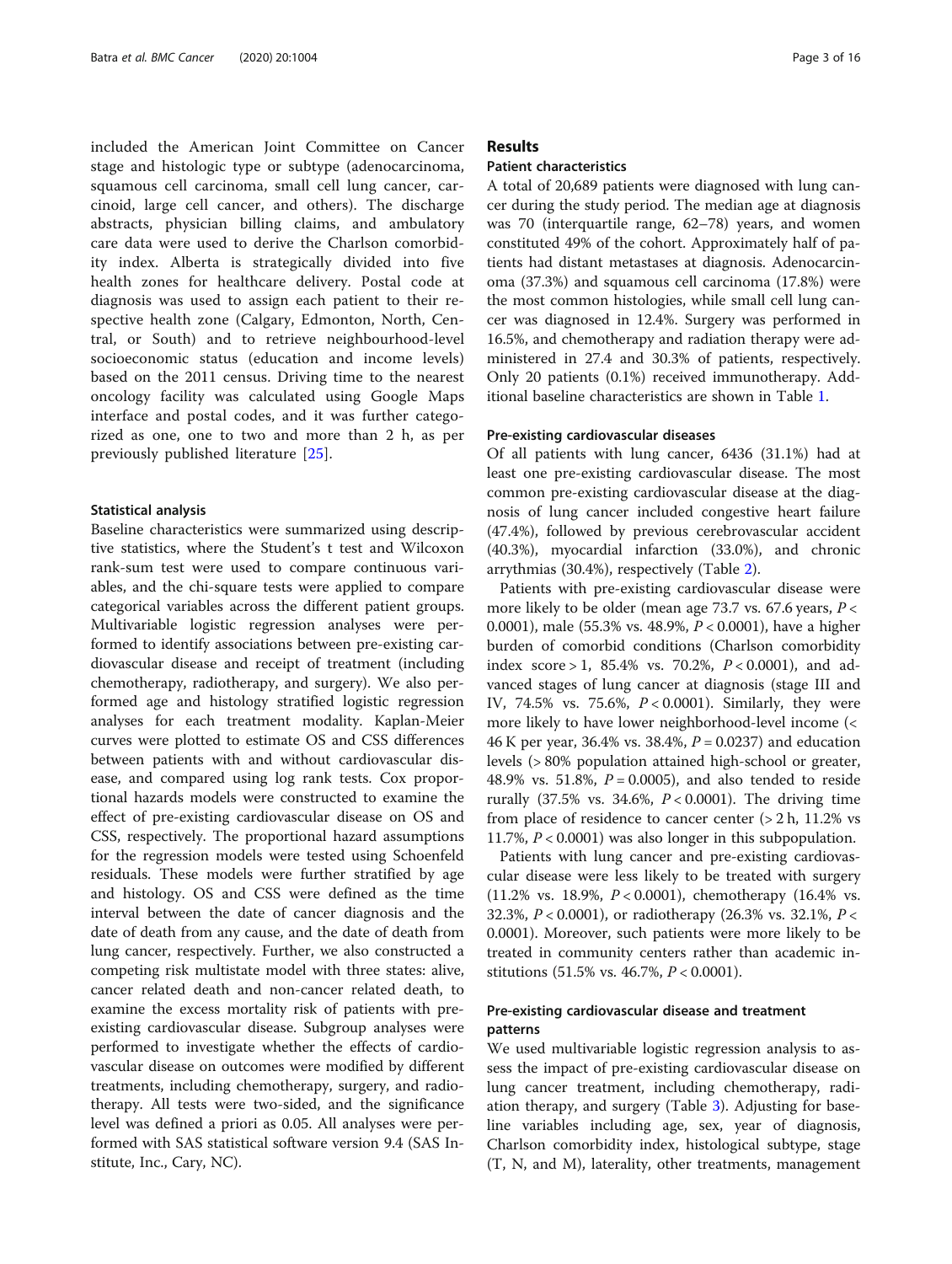| <b>Variables</b>  | Total ( $N = 20$ ,<br>689),<br>n (%) | With cardiovascular disease ( $N =$<br>6436),<br>n (%) | Without cardiovascular disease ( $N = 14$ ,<br>253,<br>n (%) | P-value  |
|-------------------|--------------------------------------|--------------------------------------------------------|--------------------------------------------------------------|----------|
| Age, in years     |                                      |                                                        |                                                              | < 0.0001 |
| Mean (+STD)       | 69.5 $(\pm 11)$                      | 73.7 (±9.7)                                            | 67.6 $(\pm 11.1)$                                            |          |
| Median (IQR)      | 70 (62-78)                           | $75(67-81)$                                            | 68 (60-76)                                                   |          |
| Age group         |                                      |                                                        |                                                              | < 0.0001 |
| $\leq 60$         | 4443 (21.5%)                         | 658 (10.2%)                                            | 3785 (26.6%)                                                 |          |
| $61 - 70$         | 6112 (29.5%)                         | 1549 (24.1%)                                           | 4563 (32%)                                                   |          |
| $71 - 80$         | 6717 (32.5%)                         | 2590 (40.2%)                                           | 4127 (29%)                                                   |          |
| > 80              | 3417 (16.5%)                         | 1639 (25.5%)                                           | 1778 (12.5%)                                                 |          |
| Sex               |                                      |                                                        |                                                              | < 0.0001 |
| Female            | 10,156 (49.1%)                       | 2874 (44.7%)                                           | 7282 (51.1%)                                                 |          |
| Male              | 10,533 (50.9%)                       | 3562 (55.3%)                                           | 6971 (48.9%)                                                 |          |
| Year of diagnosis |                                      |                                                        |                                                              | 0.0337   |
| 2004-2009         | 9993 (48.3%)                         | 3038 (47.2%)                                           | 6955 (48.8%)                                                 |          |
| 2010-2015         | 10,696 (51.7%)                       | 3398 (52.8%)                                           | 7298 (51.2%)                                                 |          |
| <b>CCI</b> score  |                                      |                                                        |                                                              | < 0.0001 |
| 0                 | 2566 (12.4%)                         | 310 (4.8%)                                             | 2256 (15.8%)                                                 |          |
| 1                 | 2614 (12.6%)                         | 627 (9.7%)                                             | 1987 (13.9%)                                                 |          |
| >1                | 15,509 (75%)                         | 5499 (85.4%)                                           | 10,010 (70.2%)                                               |          |
| Histology         |                                      |                                                        |                                                              | < 0.0001 |
| Adenocarcinoma    | 7727 (37.3%)                         | 2024 (31.4%)                                           | 5703 (40%)                                                   |          |
| SCC               | 3680 (17.8%)                         | 1184 (18.4%)                                           | 2496 (17.5%)                                                 |          |
| <b>SCLC</b>       | 2571 (12.4%)                         | 799 (12.4%)                                            | 1772 (12.4%)                                                 |          |
| Carcinoid/LCNE    | 520 (2.5%)                           | 117 (1.8%)                                             | 403 (2.8%)                                                   |          |
| Large cell cancer | 260 (1.3%)                           | 59 (0.9%)                                              | 201 (1.4%)                                                   |          |
| Others            | 5931 (28.7%)                         | 2253 (35%)                                             | 3678 (25.8%)                                                 |          |
| <b>Stage</b>      |                                      |                                                        |                                                              |          |
|                   | 3636 (17.6%)                         | 1127 (17.5%)                                           | 2509 (17.6%)                                                 | < 0.0001 |
| Ш                 | 880 (4.3%)                           | 250 (3.9%)                                             | 630 (4.4%)                                                   |          |
| Ш                 | 5168 (25%)                           | 1591 (24.7%)                                           | 3577 (25.1%)                                                 |          |
| IV                | 10,409 (50.3%)                       | 3207 (49.8%)                                           | 7202 (50.5%)                                                 |          |
| Unknown           | 596 (2.9%)                           | 261 (4.1%)                                             | 335 (2.4%)                                                   |          |
| T stage           |                                      |                                                        |                                                              |          |
| T <sub>0</sub>    | 110 (0.5%)                           | 44 (0.7%)                                              | 66 (0.5%)                                                    | < 0.0001 |
| T1                | 3095 (15%)                           | 985 (15.3%)                                            | 2110 (14.8%)                                                 |          |
| T <sub>2</sub>    | 6581 (31.8%)                         | 2001 (31.1%)                                           | 4580 (32.1%)                                                 |          |
| T <sub>3</sub>    | 788 (3.8%)                           | 188 (2.9%)                                             | 600 (4.2%)                                                   |          |
| <b>T4</b>         | 9378 (45.3%)                         | 2966 (46.1%)                                           | 6412 (45%)                                                   |          |
| Unknown           | 737 (3.6%)                           | 252 (3.9%)                                             | 485 (3.4%)                                                   |          |
| N stage           |                                      |                                                        |                                                              |          |
| N0                | 6540 (31.6%)                         | 2126 (33%)                                             | 4414 (31%)                                                   | < 0.0001 |
| N1                | 1729 (8.4%)                          | 494 (7.7%)                                             | 1235 (8.7%)                                                  |          |
| N <sub>2</sub>    | 7453 (36%)                           | 2302 (35.8%)                                           | 5151 (36.1%)                                                 |          |
| N3                | 3803 (18.4%)                         | 1073 (16.7%)                                           | 2730 (19.2%)                                                 |          |

## <span id="page-3-0"></span>Table 1 Baseline characteristics of patients with lu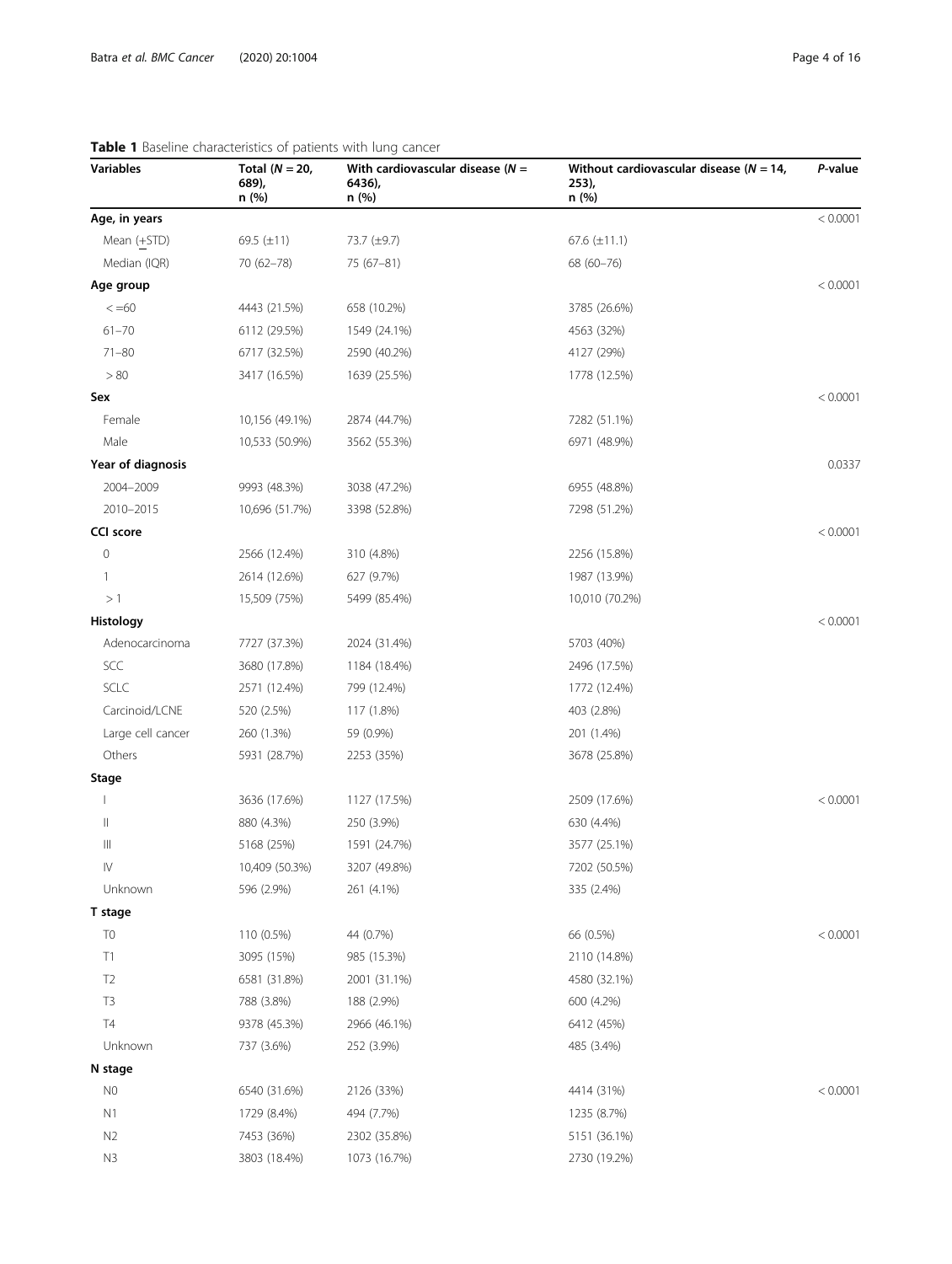| Variables                      | Total ( $N = 20$ ,<br>689),<br>n (%) | With cardiovascular disease ( $N =$<br>6436),<br>n (%) | Without cardiovascular disease ( $N = 14$ ,<br>253,<br>n (%) | P-value  |
|--------------------------------|--------------------------------------|--------------------------------------------------------|--------------------------------------------------------------|----------|
| Unknown                        | 1164 (5.6%)                          | 441 (6.9%)                                             | 723 (5.1%)                                                   |          |
| M stage                        |                                      |                                                        |                                                              |          |
| M0                             | 9877 (47.7%)                         | 3069 (47.7%)                                           | 6808 (47.8%)                                                 | 0.0008   |
| M1                             | 10,409 (50.3%)                       | 3207 (49.8%)                                           | 7202 (50.5%)                                                 |          |
| Unknown                        | 403 (1.9%)                           | 160 (2.5%)                                             | 243 (1.7%)                                                   |          |
| Laterality                     |                                      |                                                        |                                                              |          |
| Bilateral                      | 211 (1%)                             | 74 (1.1%)                                              | 137 (1%)                                                     | 0.0003   |
| Left                           | 8477 (41%)                           | 2677 (41.6%)                                           | 5800 (40.7%)                                                 |          |
| Right                          | 11,568 (55.9%)                       | 3515 (54.6%)                                           | 8053 (56.5%)                                                 |          |
| Unknown                        | 433 (2.1%)                           | 170 (2.6%)                                             | 263 (1.8%)                                                   |          |
| Surgery                        |                                      |                                                        |                                                              |          |
| No                             | 17,274 (83.5%)                       | 5721 (88.9%)                                           | 11,553 (81.1%)                                               | < 0.0001 |
| Lobectomy or<br>segmental      | 3168 (15.3%)                         | 686 (10.7%)                                            | 2482 (17.4%)                                                 |          |
| Pneumonectomy                  | 247 (1.2%)                           | 29 (0.5%)                                              | 218 (1.5%)                                                   |          |
| Chemotherapy                   |                                      |                                                        |                                                              |          |
| No                             | 15,029 (72.6%)                       | 5378 (83.6%)                                           | 9651 (67.7%)                                                 | < 0.0001 |
| Yes                            | 5660 (27.4%)                         | 1058 (16.4%)                                           | 4602 (32.3%)                                                 |          |
| Immunotherapy                  |                                      |                                                        |                                                              |          |
| No                             | 20,669 (99.9%)                       | 6433 (100%)                                            | 14,236 (99.9%)                                               | 0.1195   |
| Yes                            | 20 (0.1%)                            | 3(0%)                                                  | 17 (0.1%)                                                    |          |
| Radiation                      |                                      |                                                        |                                                              |          |
| No                             | 14,418 (69.7%)                       | 4743 (73.7%)                                           | 9675 (67.9%)                                                 | < 0.0001 |
| Yes                            | 6271 (30.3%)                         | 1693 (26.3%)                                           | 4578 (32.1%)                                                 |          |
| Institution type               |                                      |                                                        |                                                              |          |
| Academic                       | 10,713 (51.8%)                       | 3119 (48.5%)                                           | 7594 (53.3%)                                                 | < 0.0001 |
| Community                      | 9976 (48.2%)                         | 3317 (51.5%)                                           | 6659 (46.7%)                                                 |          |
| Driving time (hours)           |                                      |                                                        |                                                              |          |
| 1                              | 15,419 (74.5%)                       | 4704 (73.1%)                                           | 10,715 (75.2%)                                               | < 0.0001 |
| 2                              | 2885 (13.9%)                         | 1010 (15.7%)                                           | 1875 (13.2%)                                                 |          |
| >2                             | 2385 (11.5%)                         | 722 (11.2%)                                            | 1663 (11.7%)                                                 |          |
| <b>Health Zone</b>             |                                      |                                                        |                                                              |          |
| Calgary                        | 6192 (29.9%)                         | 1781 (27.7%)                                           | 4411 (30.9%)                                                 | < 0.0001 |
| Central                        | 3125 (15.1%)                         | 1045 (16.2%)                                           | 2080 (14.6%)                                                 |          |
| Edmonton                       | 7159 (34.6%)                         | 2239 (34.8%)                                           | 4920 (34.5%)                                                 |          |
| North                          | 2459 (11.9%)                         | 755 (11.7%)                                            | 1704 (12%)                                                   |          |
| South                          | 1754 (8.5%)                          | 616 (9.6%)                                             | 1138 (8%)                                                    |          |
| Educational level <sup>a</sup> |                                      |                                                        |                                                              |          |
| $\epsilon = 80\%$              | 10,133 (49%)                         | 3281 (51%)                                             | 6852 (48.1%)                                                 | 0.0005   |
| $> 80\%$                       | 10,527 (50.9%)                       | 3147 (48.9%)                                           | 7380 (51.8%)                                                 |          |
| Unknown                        | 29 (0.1%)                            | $8(0.1\%)$                                             | 21 (0.1%)                                                    |          |
| Income level                   |                                      |                                                        |                                                              |          |
| $\epsilon$ = 46 k              | 12,849 (62.1%)                       | 4085 (63.5%)                                           | 8764 (61.5%)                                                 | 0.0237   |

### Table 1 Baseline characteristics of patients with lung cancer (Continued)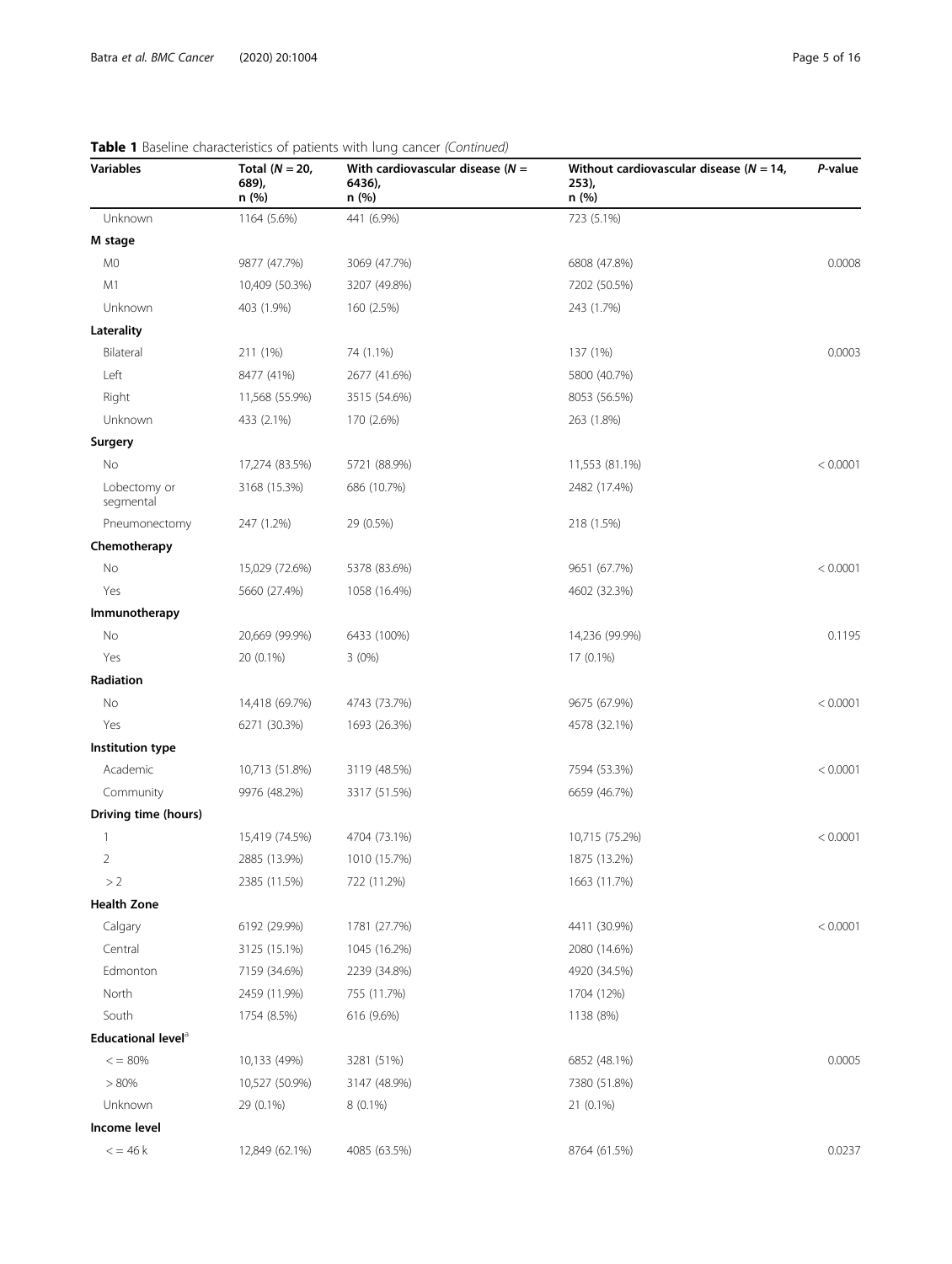| <b>Variables</b> | Total $(N = 20$<br>689),<br>n(%) | With cardiovascular disease ( $N =$<br>6436),<br>n(%) | Without cardiovascular disease ( $N = 14$ ,<br>253),<br>n(%) | P-value |
|------------------|----------------------------------|-------------------------------------------------------|--------------------------------------------------------------|---------|
| >46k             | 7811 (37.8%)                     | 2343 (36.4%)                                          | 5468 (38.4%)                                                 |         |
| Unknown          | 29 (0.1%)                        | $8(0.1\%)$                                            | $21(0.1\%)$                                                  |         |

<span id="page-5-0"></span>Table 1 Baseline characteristics of patients with lung cancer (Continued)

STD Standard deviation, IQR Interquartile range, CCI Charlson's comorbidity index, SCC Squamous cell cancer, SCLC Small cell lung cancer, LCNE Large Cell Neuroendocrine tumor. <sup>a</sup>80% of residents have high school and above level of education in the neighborhood

at either academic or community center, zone of residence, driving distance from residence to nearest cancer center, education and income levels, the presence of pre-existing cardiovascular disease was associated with a lower likelihood of chemotherapy (odds ratio, 0.53; 95% confidence interval [CI], 0.48 to 0.58;  $P < 0.0001$ ), radiation therapy (odds ratio, 0.76; 95% CI 0.7 to 0.82,  $P <$ 0.0001) and surgery (odds ratio, 0.56; 95% CI, 0.44 to 0.70;  $P < 0.0001$ ), respectively.

In histology-stratified logistic regression analysis, presence of cardiovascular disease was associated with a lower likelihood of chemotherapy in adenocarcinoma ( $P <$ 0.0001), squamous cell carcinoma  $(P < 0.0001)$ , small cell lung cancer ( $P < 0.0001$ ), large cell carcinoma ( $P = 0.0157$ ) and other histologies  $(P < 0.0001)$ . However, no association was observed for carcinoid and large cell neuroendocrine tumor ( $P = 0.1275$ ). Similarly, a lower likelihood of radiotherapy was observed in patients with cardiovascular disease and adenocarcinoma  $(P < 0.0001)$ , squamous cell carcinoma ( $P = 0.0009$ ) and other histologies ( $P < 0.0001$ ) but not for small cell lung cancer  $(P = 0.2127)$ , carcinoids  $(P = 4417)$  and large cell carcinoma  $(P = 0.4259)$ . Lastly, a lower likelihood for surgery was observed for adenocarcinoma ( $P < 0.0001$ ), squamous cell cancer ( $P < 0.0001$ ), large cell carcinoma ( $P = 0.0046$ ) and other histologies ( $P =$ 0.0046), but not for small cell lung cancer ( $P = 0.0703$ ) and carcinoids ( $P = 0.6222$ ) (Supplemental Table [1](#page-14-0)A-C).

In age-stratified logistic regression analyses, presence of cardiovascular disease was associated with a lower likelihood of chemotherapy in patients aged  $\lt$ =60 years  $(P < 0.0001)$ , 61–70 years  $(P < 0.0001)$ , and 71–80 years  $(P < 0.0001)$  and but not in > 80 years  $(P = 0.0694)$ . A lower likelihood of radiotherapy and surgery was observed in patients with cardiovascular disease across all age groups (Supplemental Table [2A](#page-14-0)-C).

### Impact of pre-existing cardiovascular disease on survival outcomes

The median overall survival (OS) of patients with lung cancer and pre-existing cardiovascular disease was significantly shorter (5.3 [95% CI, 5.1–5.6] months) compared with those without any baseline cardiovascular disease (9.2[95% CI, 8.9–9.6] months, P < 0.0001) (Fig. [1](#page-8-0)). Likewise, cancer specific survival (CSS) was significantly shorter for those with pre-existing cardiovascular disease  $(6.0 \text{ vs } 9.8 \text{ months}, P < 0.0001).$ 

A multivariable Cox regression model was constructed to analyze the factors that impacted OS and CSS (Table [4\)](#page-9-0). Adjusting for baseline factors, pre-existing cardiovascular disease was predictive of inferior OS (hazard ratio [HR], 1.1; 95% CI, 1.1 to 1.2;  $P < 0.0001$ ), as well as shorter CSS (HR, 1.1; 95% CI, 1.1 to 1.1; P < 0.0001), respectively. Other factors predictive of shorter OS and CSS included older age, male sex, Charlson comorbidity index > 1, histologies other than carcinoid and adenocarcinoma, advanced TNM stage, and > 2 h drive from residence to the nearest cancer center. Conversely, treatment with surgery, chemotherapy, or radiotherapy predicted longer OS and CSS. Notably, treatment setting (academic vs community treatment center), education, and income did not influence survival outcomes. The proportional hazard assumption was verified by plotting the unadjusted OS and CSS curves prior to performing the Cox proportional hazards analysis (Fig. [1a](#page-8-0) and c). Testing the Schoenfeld residuals for the Cox regression models for OS and CSS showed that the proportional hazards assumption was met.

Therefore, we performed age-stratified Cox regression analyses for age groups:  $\leq 60$  years, 61–70 years, 71–80 years and > 80 years. Presence of baseline cardiovascular disease predicted worse CSS ( $\leq 60$  years: HR, 1.01; 95%

Table 2 Type of cardiovascular disease

| Number (percentage of those with cardiovascular disease)<br>$(n = 6436)$ | Percentage of overall population<br>$(n = 20.689)$ |  |
|--------------------------------------------------------------------------|----------------------------------------------------|--|
| 2127 (33%)                                                               | 10.3%                                              |  |
| 3049 (47.4%)                                                             | 14.7%                                              |  |
| 2596 (40.3%)                                                             | 12.5%                                              |  |
| 1954 (30.4%)                                                             | 9.4%                                               |  |
|                                                                          |                                                    |  |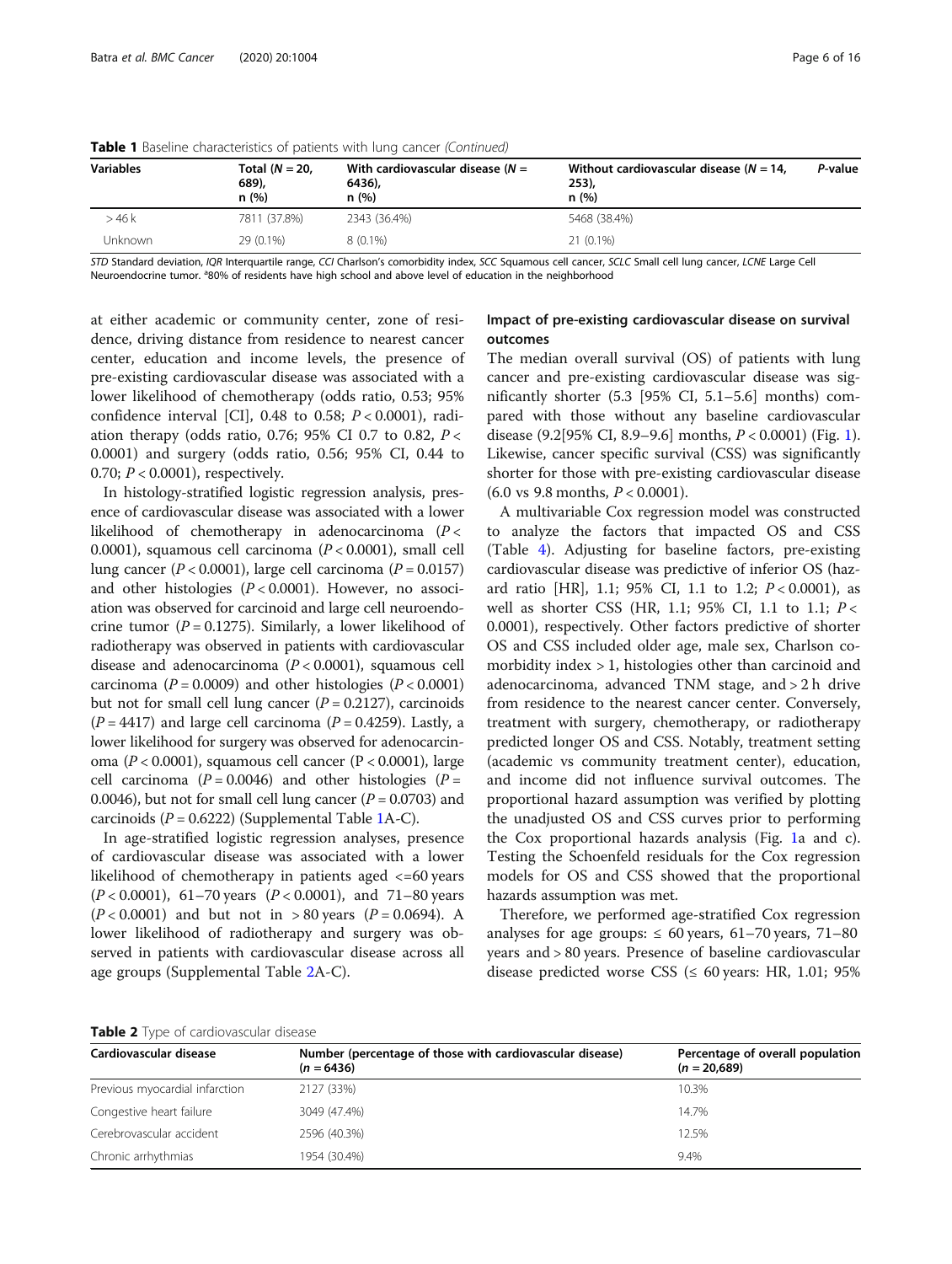<span id="page-6-0"></span>Table 3 Multivariable Logistic regression for factors associated with surgery, chemotherapy, and radiation therapy in patients with lung cancer

| Variable               | Chemotherapy                                |          | Radiation                                   |          | Surgery                                     |          |
|------------------------|---------------------------------------------|----------|---------------------------------------------|----------|---------------------------------------------|----------|
|                        | <b>Odds Ratio</b><br>(95% Confidence Limit) | P value  | <b>Odds Ratio</b><br>(95% Confidence Limit) | P value  | <b>Odds Ratio</b><br>(95% Confidence Limit) | P value  |
| Age group              |                                             |          |                                             |          |                                             |          |
| $\lt$ =60              | Reference                                   |          | Reference                                   |          | Reference                                   |          |
| $61 - 70$              | 0.68 (0.62 to 0.75)                         | < 0.0001 | 0.82 (0.74 to 0.9)                          | < 0.0001 | 0.57 (0.44 to 0.75)                         | < 0.0001 |
| $71 - 80$              | 0.34 (0.30 to 0.37)                         | < 0.0001 | 0.61 (0.55 to 0.67)                         | < 0.0001 | 0.35 (0.27 to 0.46)                         | < 0.0001 |
| > 80                   | 0.09 (0.08 to 0.11)                         | < 0.0001 | 0.38 (0.34 to 0.43)                         | < 0.0001 | 0.12 (0.08 to 0.18)                         | < 0.0001 |
| Sex                    |                                             |          |                                             |          |                                             |          |
| Female                 | Reference                                   |          | Reference                                   |          | Reference                                   |          |
| Male                   | 0.92 (0.85 to 0.99)                         | 0.0225   | 1.11 (1.04 to 1.18)                         | 0.0029   | 0.99 (0.82 to 1.21)                         | 0.9448   |
| Year of diagnosis      | 1.01 (1 to 1.02)                            | 0.0337   | 1.00 (0.99 to 1.01)                         | 0.6327   | 0.99 (0.96 to 1.02)                         | 0.4833   |
| <b>CCI score</b>       |                                             |          |                                             |          |                                             |          |
| 0                      | Reference                                   |          | Reference                                   |          | Reference                                   |          |
| $\mathbf{1}$           | 0.77 (0.67 to 0.89)                         | 0.0002   | 1.02 (0.89 to 1.17)                         | 0.7471   | 0.79 (0.55 to 1.13)                         | 0.1945   |
| >1                     | 0.68 (0.61 to 0.75)                         | < 0.0001 | 1.16 (1.04 to 1.29)                         | 0.0058   | 0.68 (0.52 to 0.9)                          | 0.0078   |
| Cardiovascular disease |                                             |          |                                             |          |                                             |          |
| No                     | Reference                                   |          | Reference                                   |          | Reference                                   |          |
| Yes                    | 0.53 (0.48 to 0.58)                         | < 0.0001 | 0.76 (0.70 to 0.82)                         | < 0.0001 | 0.56 (0.44 to 0.7)                          | < 0.0001 |
| Histology              |                                             |          |                                             |          |                                             |          |
| Adenocarcinoma         | Reference                                   |          | Reference                                   |          | Reference                                   |          |
| SCC                    | 0.61 (0.55 to 0.68)                         | < 0.0001 | 0.77 (0.71 to 0.85)                         | < 0.0001 | 0.12 (0.08 to 0.16)                         | < 0.0001 |
| SCLC                   | 6.64 (5.93 to 7.45)                         | < 0.0001 | 2.17 (1.96 to 2.39)                         | < 0.0001 | 0.47 (0.37 to 0.61)                         | < 0.0001 |
| Carcinoid/LCNE         | 1.05 (0.84 to 1.31)                         | 0.6779   | 0.82 (0.62 to 1.08)                         | 0.1480   | 3.46 (2.16 to 5.54)                         | < 0.0001 |
| Large cell ca          | 0.79 (0.58 to 1.08)                         | 0.1382   | 1.98 (1.45 to 2.71)                         | < 0.0001 | 9.65 (4.74 to 19.6)                         | < 0.0001 |
| Others                 | 6.64 (5.93 to 7.45)                         | < 0.0001 | 0.71 (0.63 to 0.79)                         | < 0.0001 | 0.48 (0.32 to 0.73)                         | 0.0005   |
| T stage                |                                             |          |                                             |          |                                             |          |
| T <sub>0</sub>         | Reference                                   |          | Reference                                   |          |                                             |          |
| T1                     | 0.63 (0.37 to 1.09)                         | 0.1007   | 1.39 (0.78 to 2.48)                         | 0.2709   | Reference                                   |          |
| T <sub>2</sub>         | 1.02 (0.59 to 1.75)                         | 0.9435   | 1.74 (0.98 to 3.09)                         | 0.0588   | 0.78 (0.61 to 1.00)                         | 0.0517   |
| T <sub>3</sub>         | 1.28 (0.73 to 2.24)                         | 0.3910   | 3.52 (1.94 to 6.39)                         | < 0.0001 | 0.75 (0.48 to 1.17)                         | 0.2040   |
| T <sub>4</sub>         | 1.00 (0.58 to 1.70)                         | 0.9861   | 1.65 (0.93 to 2.93)                         | 0.0862   | 0.20 (0.15 to 0.27)                         | < 0.0001 |
| Unknown                | 0.74 (0.42 to 1.29)                         | 0.2909   | 1.06 (0.58 to 1.92)                         | 0.8544   | 0.97 (0.46 to 2.03)                         | 0.9319   |
| N stage                |                                             |          |                                             |          |                                             |          |
| N <sub>0</sub>         | Reference                                   |          | Reference                                   |          | Reference                                   |          |
| N1                     | 2.72 (2.37 to 3.12)                         | < 0.0001 | 1.07 (0.93 to 1.24)                         | 0.34     | 0.97 (0.72 to 1.30)                         | 0.8284   |
| N2                     | 2.22 (1.99 to 2.48)                         | < 0.0001 | 1.66 (1.51 to 1.82)                         | < 0.0001 | 0.13 (0.1 to 0.17)                          | < 0.0001 |
| N3                     | 2.36 (2.08 to 2.67)                         | < 0.0001 | 1.73 (1.55 to 1.92)                         | < 0.0001 | $0.02$ (0.01 to 0.03)                       | < 0.0001 |
| Unknown                | 1.05 (0.84 to 1.32)                         | 0.6623   | 0.68 (0.56 to 0.82)                         | < 0.0001 | 0.28 (0.15 to 0.51)                         | < 0.0001 |
| M stage                |                                             |          |                                             |          |                                             |          |
| M0                     | Reference                                   |          | Reference                                   |          | Reference                                   |          |
| M1                     | 0.65 (0.6 to 0.71)                          | < 0.0001 | 0.35 (0.32 to 0.37)                         | < 0.0001 | 0.03 (0.02 to 0.04)                         | < 0.0001 |
| Unknown                | 0.29 (0.18 to 0.45)                         | < 0.0001 | 0.28 (0.20 to 0.39)                         | < 0.0001 | 1.34 (0.61 to 2.92)                         | 0.4665   |
| Laterality             |                                             |          |                                             |          |                                             |          |
| Bilateral              | Reference                                   |          | Reference                                   |          | Reference                                   |          |
| Left                   | 0.62 (0.43 to 0.88)                         | 0.0071   | 3.46 (2.13 to 5.63)                         | < 0.0001 | 5.62 (0.69 to 45.6)                         | 0.1063   |
| Right                  | 0.56 (0.39 to 0.79)                         | 0.0012   | 3.59 (2.21 to 5.83)                         | < 0.0001 | 5.63 (0.69 to 45.6)                         | 0.1058   |
| Unknown                | 0.47 (0.30 to 0.74)                         | 0.0012   | 1.82 (1.03 to 3.22)                         | 0.0397   |                                             |          |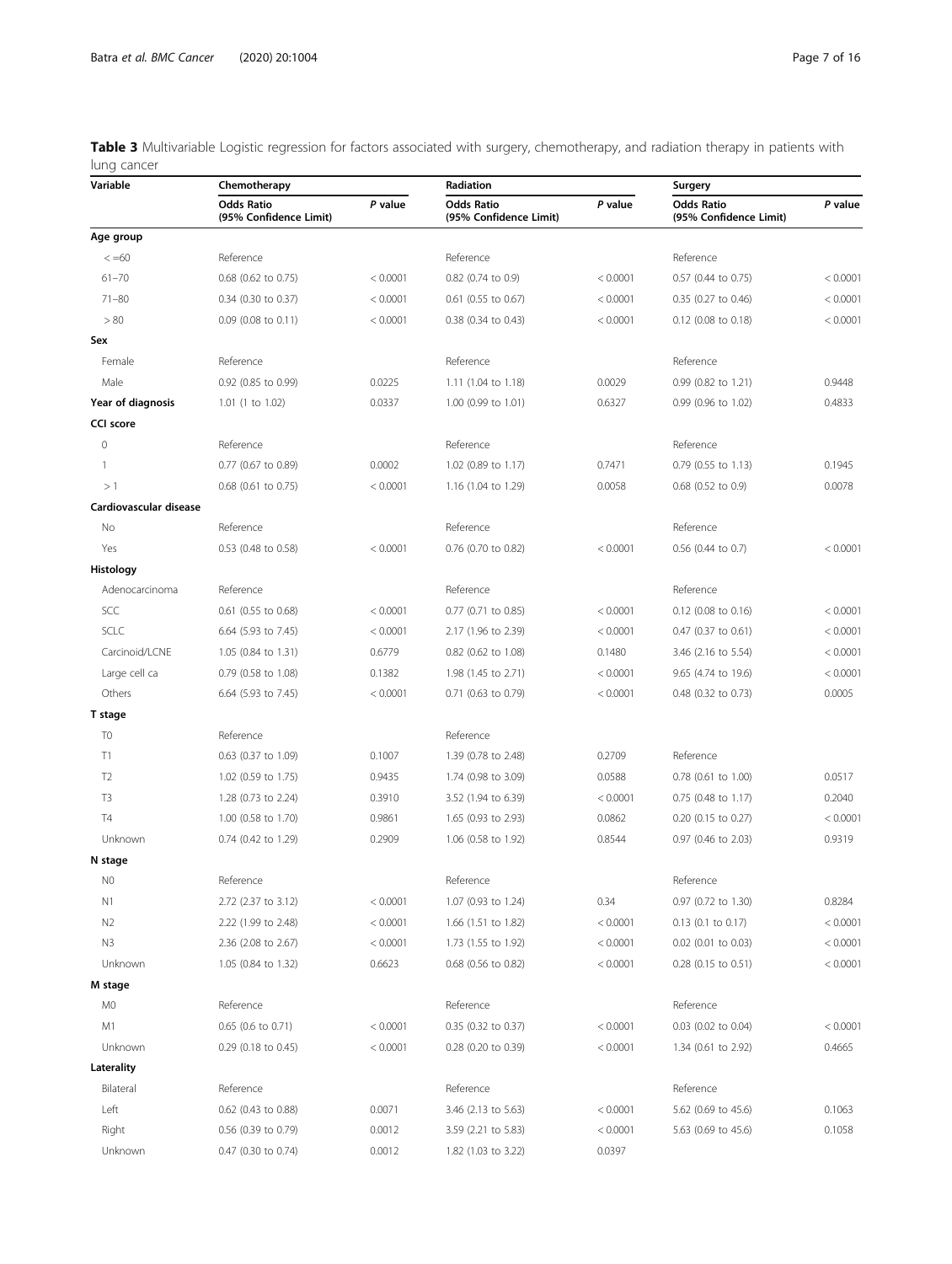Table 3 Multivariable Logistic regression for factors associated with surgery, chemotherapy, and radiation therapy in patients with lung cancer (Continued)

| Variable                     | Chemotherapy                                |          | Radiation                                   |          | Surgery                                     |          |
|------------------------------|---------------------------------------------|----------|---------------------------------------------|----------|---------------------------------------------|----------|
|                              | <b>Odds Ratio</b><br>(95% Confidence Limit) | P value  | <b>Odds Ratio</b><br>(95% Confidence Limit) | P value  | <b>Odds Ratio</b><br>(95% Confidence Limit) | P value  |
| Chemotherapy                 |                                             |          |                                             |          |                                             |          |
| $\mathbf 0$                  |                                             |          | Reference                                   |          | Reference                                   |          |
| $\mathbf{1}$                 |                                             |          | 1.21 (1.11 to 1.31)                         | < 0.0001 | 1.85 (1.45 to 2.35)                         | < 0.0001 |
| Surgery type                 |                                             |          |                                             |          |                                             |          |
| Segmental                    | Reference                                   |          | Reference                                   |          |                                             |          |
| Non-surgery                  | 1.32 (1.13 to 1.55)                         | 0.0006   | 36.5 (29.3 to 45.48)                        | < 0.0001 |                                             |          |
| Pneumonectomy                | 1.80 (1.34 to 2.41)                         | < 0.0001 | 0.43 (0.20 to 0.95)                         | 0.0363   |                                             |          |
| Radiation                    |                                             |          |                                             |          |                                             |          |
| $\mathbf{0}$                 | Reference                                   |          |                                             |          | Reference                                   |          |
| $\mathbf{1}$                 | 1.18 (1.08 to 1.28)                         | 0.0001   |                                             |          | 0.05 (0.04 to 0.07)                         | < 0.0001 |
| Immunotherapy                |                                             |          |                                             |          |                                             |          |
| $\mathbf 0$                  | Reference                                   |          | Reference                                   |          | Reference                                   |          |
| $\overline{1}$               | 4.06 (1.53 to 10.8)                         | 0.0050   | 0.79 (0.29 to 2.1)                          | 0.6303   | 0.02 (0.00 to 0.31)                         | 0.0045   |
| Institution type             |                                             |          |                                             |          |                                             |          |
| Academic                     | Reference                                   |          | Reference                                   |          | Reference                                   |          |
| Community                    | 0.81 (0.74 to 0.89)                         | < 0.0001 | 0.90 (0.83 to 0.98)                         | 0.0097   | 0.00 (0.00 to 0.01)                         | < 0.0001 |
| Driving time (hours)         |                                             |          |                                             |          |                                             |          |
| $\overline{1}$               | Reference                                   |          | Reference                                   |          | Reference                                   |          |
| $\overline{2}$               | 0.88 (0.77 to 1.00)                         | 0.0563   | 0.97 (0.86 to 1.1)                          | 0.6531   | 1.93 (1.17 to 3.19)                         | 0.0097   |
| >2                           | 0.92 (0.75 to 1.12)                         | 0.4131   | 0.90 (0.74 to 1.08)                         | 0.2578   | 1.05 (0.53 to 2.08)                         | 0.8908   |
| <b>Health Zone</b>           |                                             |          |                                             |          |                                             |          |
| Calgary                      | Reference                                   |          | Reference                                   |          | Reference                                   |          |
| Central                      | 1.36 (1.19 to 1.56)                         | < 0.0001 | 0.75 (0.66 to 0.85)                         | < 0.0001 | 5.21 (3.26 to 8.34)                         | < 0.0001 |
| Edmonton                     | 0.97 (0.89 to 1.06)                         | 0.5263   | 0.99 (0.91 to 1.08)                         | 0.8189   | 1.90 (1.52 to 2.36)                         | < 0.0001 |
| North                        | 1.17 (0.95 to 1.44)                         | 0.1448   | 0.94 (0.77 to 1.15)                         | 0.5443   | 6.86 (3.40 to 13.85)                        | < 0.0001 |
| South                        | 1.29 (1.10 to 1.52)                         | 0.0019   | 0.92 (0.79 to 1.06)                         | 0.2432   | 2.66 (1.38 to 5.16)                         | 0.0036   |
| Education level <sup>a</sup> |                                             |          |                                             |          |                                             |          |
| $\leq$ = 80%                 | Reference                                   |          | Reference                                   |          | Reference                                   |          |
| > 80%                        | 1.06 (0.98 to 1.15)                         | 0.1557   | 1.00 (0.92 to 1.08)                         | 0.9480   | 0.94 (0.75 to 1.18)                         | 0.6046   |
| Income level                 |                                             |          |                                             |          |                                             |          |
| $\epsilon$ = 46 k            | Reference                                   |          | Reference                                   |          | Reference                                   |          |
| >46k                         | 1.21 (1.12 to 1.32)                         | < 0.0001 | 1.03 (0.95 to 1.11)                         | 0.4565   | 1.35 (1.09 to 1.67)                         | 0.0069   |

CCI Charlson's comorbidity index, SCC Squamous cell cancer, SCLC Small cell lung cancer, LCNE Large Cell Neuroendocrine tumor. <sup>a</sup>80% of residents have high school and above level of education in the neighborhood

CI, 1.00 to 1.02;  $P = 0.0489$ ; 61-70 years: HR, 1.11; 95% CI, 1.04 to 1.19;  $P = 0.0017$ ; 71–80 years: HR, 1.08; 95% CI, 1.02 to 1.14;  $P = 0.0099$ ; > 80 years: HR, 1.11; 95% CI, 1.03 to 1.20;  $P = 0.0067$ ) as well as OS (<60 years: HR, 1.14; 95% CI, 1.04 to 1.25;  $P = 0.0059$ ; 61-70 years: HR, 1.16; 95% CI, 1.08 to 1.23; P < 0.0001; 71–80 years: HR, 1.14; 95% CI, 1.08 to 1.20; P < 0.0001; > 80 years: HR, 1.15; 95% CI, 1.07 to 1.23; P < 0.0001) in all age groups.

The presence of pre-existing cardiovascular disease can alter the effect of various treatments on the outcomes of patients with lung cancer. Therefore, we assessed for any effect modification by examining

interactions in the statistical models. The effect of baseline cardiovascular disease on OS varied for chemotherapy ( $P = 0.026$ ), surgery ( $P < 0.0001$ ), and radiotherapy  $(P = 0.001)$ . Likewise, for CSS, the interactions were significant for radiotherapy and surgery ( $P = 0.050$ , and  $P =$ 0.001, respectively). However, the interaction of chemotherapy on CSS showed only a trend towards significance  $(P = 0.060)$ .

Finally, in the competing risk multistate model adjusted for baseline characteristics, we found that presence of cardiovascular disease was associated with an increased risk of non-cancer related death (HR, 1.48;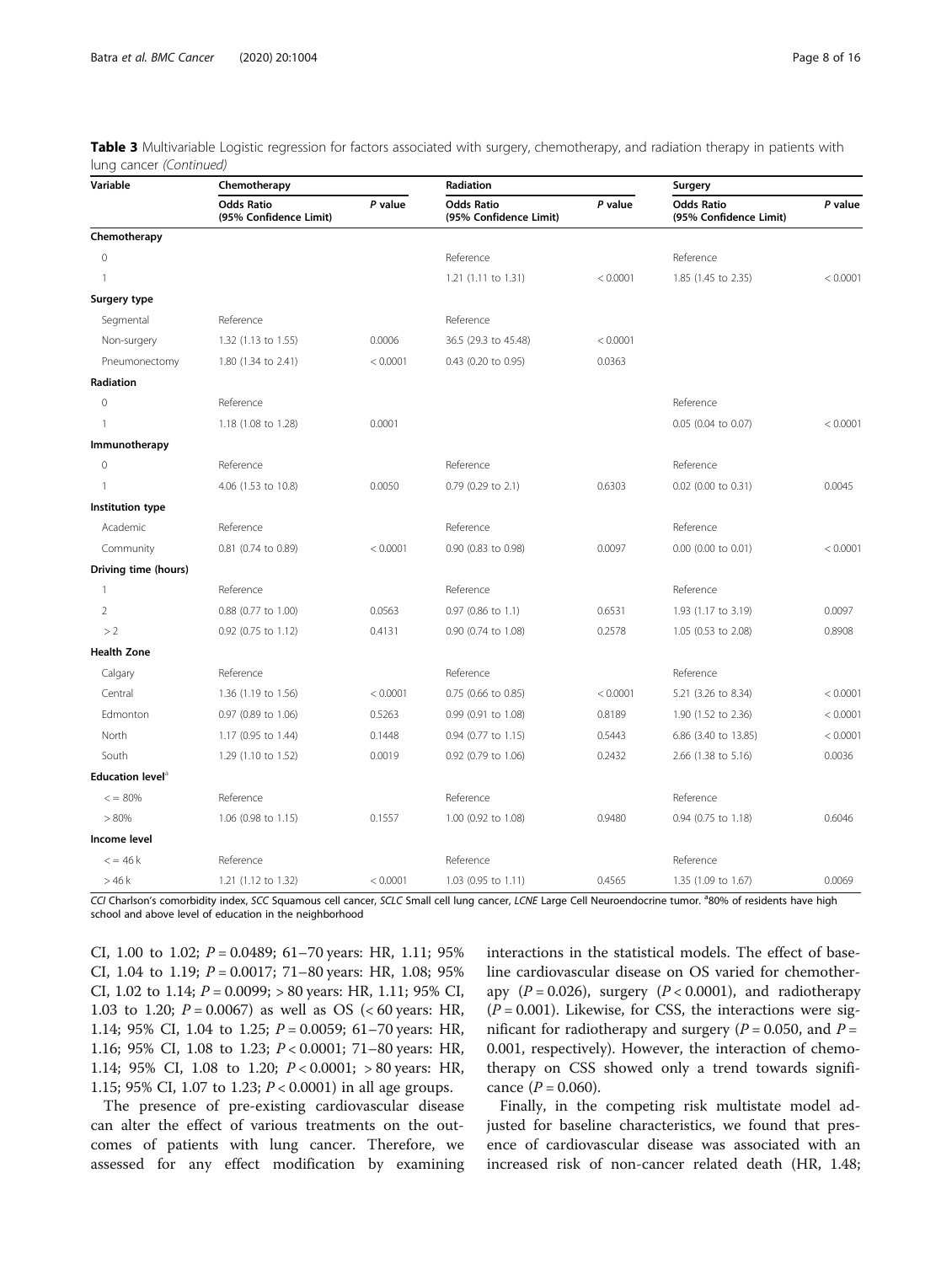<span id="page-8-0"></span> $1.0$ 

 $0.8$ 

 $0.4$ 

 $0.2$ 

 $0.0$ 

 $14253$ 

With CVD<br>Without CVD

A

Survival Probability  $0.6$ 





95% CI, 1.33–1.64; P < 0.0001) but not cancer related death (HR, 0.98; 9[5](#page-11-0)% CI, 0.94–1.03;  $P = 0.460$ ) (Table 5).

### **Discussion**

In this large study of over 20,000 patients that included patients across all stages of lung cancer, approximately one-third of patients had pre-existing cardiovascular disease, most commonly congestive heart failure. The presence of baseline heart disease was associated with a lower likelihood of receiving any form of cancer treatment including chemotherapy, radiotherapy or surgery. Further, pre-existing cardiovascular disease in patients with lung cancer predicted for inferior survival OS and CSS. Presence of cardiovascular disease was associated with increased non-cancer related deaths but not cancer related deaths in the multistate model. This suggests that the excess mortality in patients with cardiovascular disease and lung cancer was related to the increased risk of non-cancer related deaths.

A previous study from the United States linking the Surveillance, Epidemiology, and End Results data and Medicare (SEER) data reported on the effect of cardiovascular disease on survival outcomes in patients with non-small cell lung cancer. Ischemic heart disease (33.7%), cardiac arrythmias (28.6%), and congestive heart failure (17.5%) were the common cardiovascular diseases reported in that study [\[23\]](#page-14-0). The corresponding prevalence of these conditions in our study were lower at 10.3, 9.4, and 14.7%, respectively. One potential reason for this difference is that the age group of patients across studies were remarkably different. While older age was not an exclusion criterion and 21.5% of patients were less than 60 years old in the current study, those less than 65 years were excluded from the study in the United States. Moreover, a lower frequency of obesity and cigarette smoking in Canadians as compared with Americans may be another factor contributing to the observed differences in cardiovascular diseases [\[26](#page-14-0), [27\]](#page-14-0).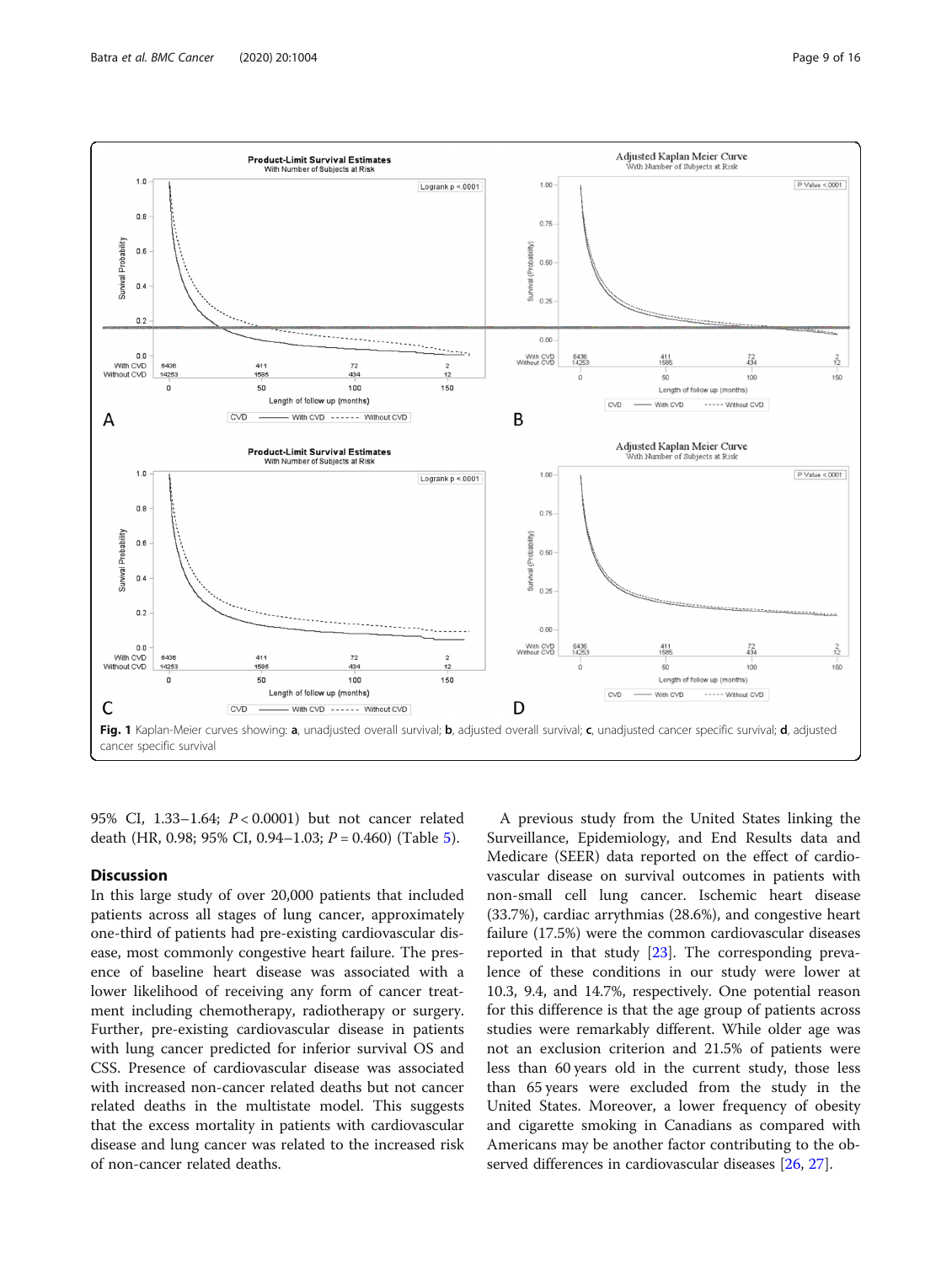<span id="page-9-0"></span>Table 4 Multivariable Cox regression model for factors associated with overall survival and cancer-specific survival in patients with lung cancer

| Variable               | Overall survival          |          | Cancer specific survival  |          |  |
|------------------------|---------------------------|----------|---------------------------|----------|--|
|                        | HR (95% Confidence Limit) | P value  | HR (95% Confidence Limit) | P value  |  |
| Age group              |                           |          |                           |          |  |
| $\leq 60$              | Reference                 |          | Reference                 |          |  |
| $61 - 70$              | $1.1$ (1 to $1.1$ )       | 0.0005   | $1.1$ (1 to $1.1$ )       | 0.0061   |  |
| $71 - 80$              | $1.1$ (1 to 1.1)          | 0.0012   | 1(1 to 1.1)               | 0.2039   |  |
| > 80                   | $1.1$ (1.1 to 1.2)        | < 0.0001 | $1.1$ (1 to 1.1)          | 0.0037   |  |
| Sex                    |                           |          |                           |          |  |
| Female                 | Reference                 |          | Reference                 |          |  |
| Male                   | 1.2 (1.2 to 1.2)          | < 0.0001 | 1.2 (1.2 to 1.2)          | < 0.0001 |  |
| Year of diagnosis      | 1(1 to 1)                 | 0.0012   | 1(1 to 1)                 | 0.1635   |  |
| <b>CCI score</b>       |                           |          |                           |          |  |
| $\mathsf{O}\xspace$    | Reference                 |          | Reference                 |          |  |
| 1                      | $1(0.9 \text{ to } 1)$    | 0.2999   | $1(0.9 \text{ to } 1)$    | 0.145    |  |
| >1                     | 1.2 (1.1 to 1.2)          | < 0.0001 | $1.2$ (1.1 to 1.2)        | < 0.0001 |  |
| Cardiovascular disease |                           |          |                           |          |  |
| Yes                    | Reference                 |          | Reference                 |          |  |
| No                     | $1.1$ (1.1 to 1.2)        | < 0.0001 | $1.1$ (1.1 to 1.1)        | < 0.0001 |  |
| Histology              |                           |          |                           |          |  |
| Adenocarcinoma         | Reference                 |          | Reference                 |          |  |
| SCC                    | $1.1$ (1 to $1.1$ )       | 0.0182   | 1(1 to 1.1)               | 0.2506   |  |
| SCLC                   | 1.6 (1.5 to 1.7)          | < 0.0001 | $1.6$ (1.5 to 1.7)        | < 0.0001 |  |
| Carcinoid/LCNE         | 0.7 (0.7 to 0.8)          | < 0.0001 | 0.8 (0.7 to 0.9)          | < 0.0001 |  |
| Large cell ca          | $1.3$ (1.1 to 1.4)        | 0.0011   | $1.3$ (1.1 to 1.5)        | 0.0005   |  |
| Others                 | 1.2 (1.2 to 1.3)          | < 0.0001 | 1.2 (1.2 to 1.3)          | < 0.0001 |  |
| T stage                |                           |          |                           |          |  |
| T <sub>0</sub>         | Reference                 |          | Reference                 |          |  |
| T1                     | $1.3$ (1 to 1.6)          | 0.0394   | 1.1 (0.9 to 1.4)          | 0.2457   |  |
| T <sub>2</sub>         | 1.8 (1.5 to 2.3)          | < 0.0001 | 1.8 (1.4 to 2.2)          | < 0.0001 |  |
| T <sub>3</sub>         | 2.5 (2 to 3.1)            | < 0.0001 | 2.4 (1.9 to 3)            | < 0.0001 |  |
| <b>T4</b>              | 2.6 (2.1 to 3.2)          | < 0.0001 | 2.5 (2 to 3.1)            | < 0.0001 |  |
| Unknown                | 1.8 (1.4 to 2.2)          | < 0.0001 | 1.7 (1.4 to 2.2)          | < 0.0001 |  |
| N stage                |                           |          |                           |          |  |
| N <sub>0</sub>         | Reference                 |          | Reference                 |          |  |
| N1                     | 1.4 (1.3 to 1.5)          | < 0.0001 | 1.5 (1.4 to 1.6)          | < 0.0001 |  |
| N <sub>2</sub>         | 1.8 (1.7 to 1.8)          | < 0.0001 | 1.9 (1.8 to 1.9)          | < 0.0001 |  |
| N3                     | 1.8 (1.7 to 1.9)          | < 0.0001 | 1.9 (1.8 to 2)            | < 0.0001 |  |
| Unknown                | 1.6 (1.5 to 1.7)          | < 0.0001 | 1.7 (1.5 to 1.8)          | < 0.0001 |  |
| M stage                |                           |          |                           |          |  |
| M0                     | Reference                 |          | Reference                 |          |  |
| M1                     | 1.9 (1.8 to 1.9)          | < 0.0001 | 2 (1.9 to 2.1)            | < 0.0001 |  |
| Unknown                | $0.9$ (0.8 to 1)          | 0.2007   | $0.9$ (0.8 to 1.1)        | 0.2776   |  |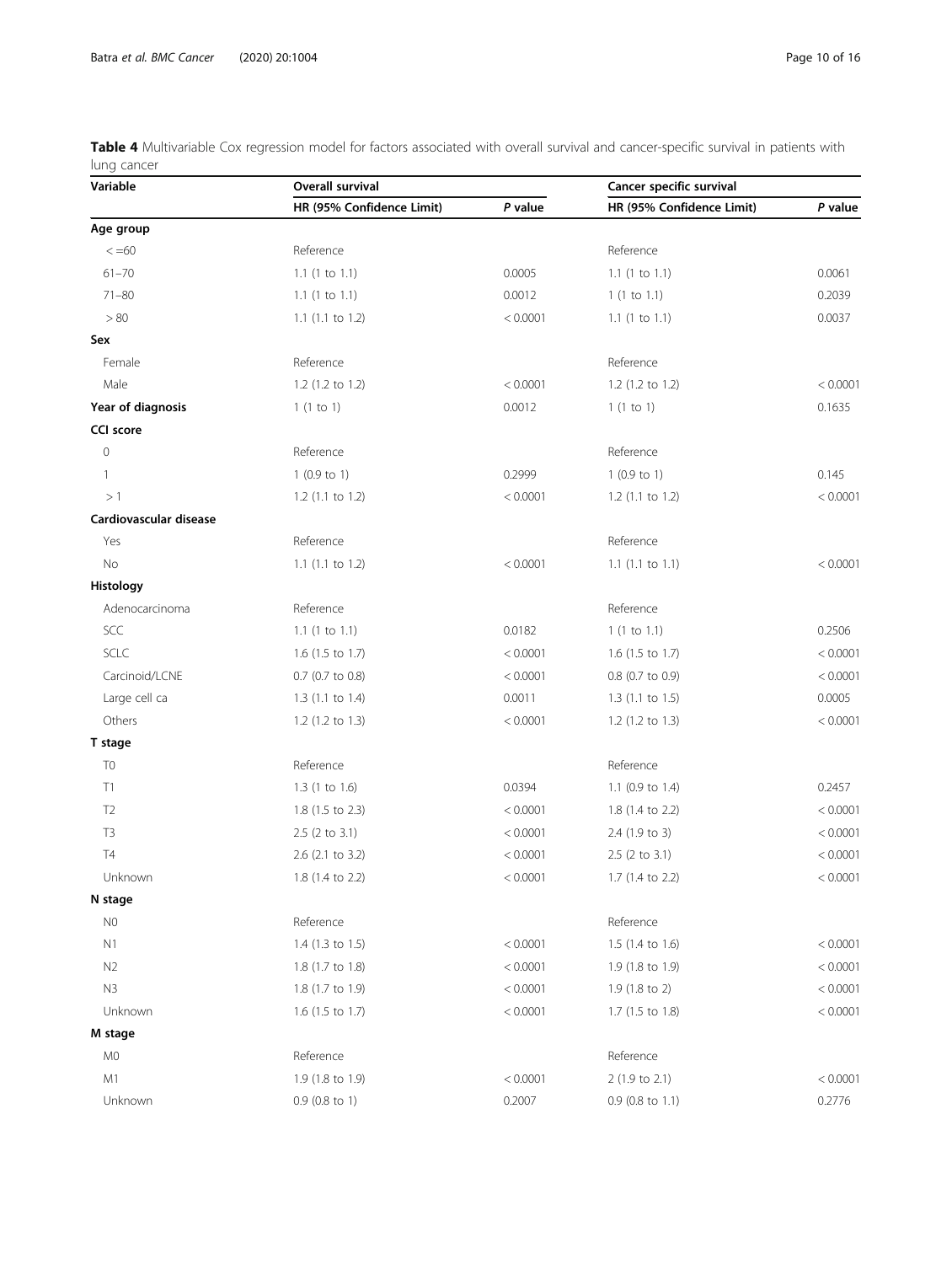| Variable                        | Overall survival          |          | Cancer specific survival  |          |  |
|---------------------------------|---------------------------|----------|---------------------------|----------|--|
|                                 | HR (95% Confidence Limit) | P value  | HR (95% Confidence Limit) | P value  |  |
| Lateral                         |                           |          |                           |          |  |
| Bilateral                       | Reference                 |          | Reference                 |          |  |
| Left                            | $1.3$ (1.1 to 1.5)        | 0.0001   | $1.3$ (1.1 to 1.5)        | 0.0014   |  |
| Right                           | 1.3 (1.2 to 1.5)          | < 0.0001 | $1.3$ (1.1 to 1.5)        | 0.0005   |  |
| Unknown                         | 2 (1.7 to 2.4)            | < 0.0001 | 1.9 (1.6 to 2.3)          | < 0.0001 |  |
| Surgery type                    |                           |          |                           |          |  |
| Pneumonectomy                   | Reference                 |          | Reference                 |          |  |
| Lobectomy or segmental          | $0.7$ (0.6 to 0.9)        | 0.0002   | $0.6$ (0.5 to 0.8)        | < 0.0001 |  |
| Non-surgery                     | 2.8 (2.4 to 3.3)          | < 0.0001 | 2.7 (2.3 to 3.3)          | < 0.0001 |  |
| Chemotherapy                    |                           |          |                           |          |  |
| No                              | Reference                 |          | Reference                 |          |  |
| Yes                             | 0.4 (0.4 to 0.4)          | < 0.0001 | 0.4 (0.4 to 0.4)          | < 0.0001 |  |
| Radiation                       |                           |          |                           |          |  |
| No                              | Reference                 |          | Reference                 |          |  |
| Yes                             | 0.6 (0.6 to 0.7)          | < 0.0001 | 0.6 (0.6 to 0.7)          | < 0.0001 |  |
| <b>Surgery institution type</b> |                           |          |                           |          |  |
| Academic                        | Reference                 |          | Reference                 |          |  |
| Community                       | 1(1 to 1.1)               | 0.44     | 1(1 to 1.1)               | 0.069    |  |
| Driving time (hours)            |                           |          |                           |          |  |
| $\mathbf{1}$                    | Reference                 |          | Reference                 |          |  |
| $\overline{2}$                  | 1(1 to 1.1)               | 0.5613   | 1(1 to 1.1)               | 0.4693   |  |
| $\overline{3}$                  | $0.9$ (0.8 to 1)          | 0.0215   | $0.9$ (0.8 to 1)          | 0.0073   |  |
| Zone name                       |                           |          |                           |          |  |
| Calgary                         | Reference                 |          | Reference                 |          |  |
| Central                         | $1.1$ (1 to 1.1)          | 0.004    | $1.1$ (1 to 1.1)          | 0.03     |  |
| Edmonton                        | $1.1$ (1 to 1.1)          | < 0.0001 | $1.1$ (1.1 to 1.1)        | < 0.0001 |  |
| North                           | $1.2$ (1.1 to 1.3)        | < 0.0001 | 1.2 (1.1 to 1.3)          | < 0.0001 |  |
| South                           | $1.2$ (1.1 to 1.3)        | < 0.0001 | $1.2$ (1.1 to 1.3)        | < 0.0001 |  |
| Education level <sup>a</sup>    |                           |          |                           |          |  |
| $\epsilon$ = 80%                | Reference                 |          | Reference                 |          |  |
| >80%                            | 1(1 to 1)                 | 0.3769   | 1(1 to 1)                 | 0.5999   |  |
| Income level                    |                           |          |                           |          |  |
| $\epsilon$ = 46 k               | Reference                 |          | Reference                 |          |  |
| >46k                            | 1(1 to 1)                 | 0.9992   | 1(1 to 1)                 | 0.8051   |  |

Table 4 Multivariable Cox regression model for factors associated with overall survival and cancer-specific survival in patients with lung cancer (Continued)

CCI Charlson's comorbidity index, SCC Squamous cell cancer, SCLC Small cell lung cancer, LCNE Large Cell Neuroendocrine tumor. <sup>a</sup>80% of residents have high school and above level of education in the neighborhood

The prevalence of baseline cardiovascular disease in patients with breast cancer was as low as 8% in a prior Canadian study [[21\]](#page-14-0). However, that study included women exclusively and the median age of patients was 59 years. The higher prevalence of cardiovascular disease in this study may reflect the larger proportion of older males in the current study cohort [[28\]](#page-14-0). Notably, the

pattern of cardiovascular diseases was also different. For instance, cerebrovascular accidents (2.6%) and cardiac arrythmias (2.0%) were more common than heart failure (1.8%) and myocardial infarction (1.1%) in women with breast cancer. Conversely, heart failure (14.7%) and cerebrovascular accidents (12.5%) were more prevalent than myocardial infarction (10.3%) and cardiac arrythmias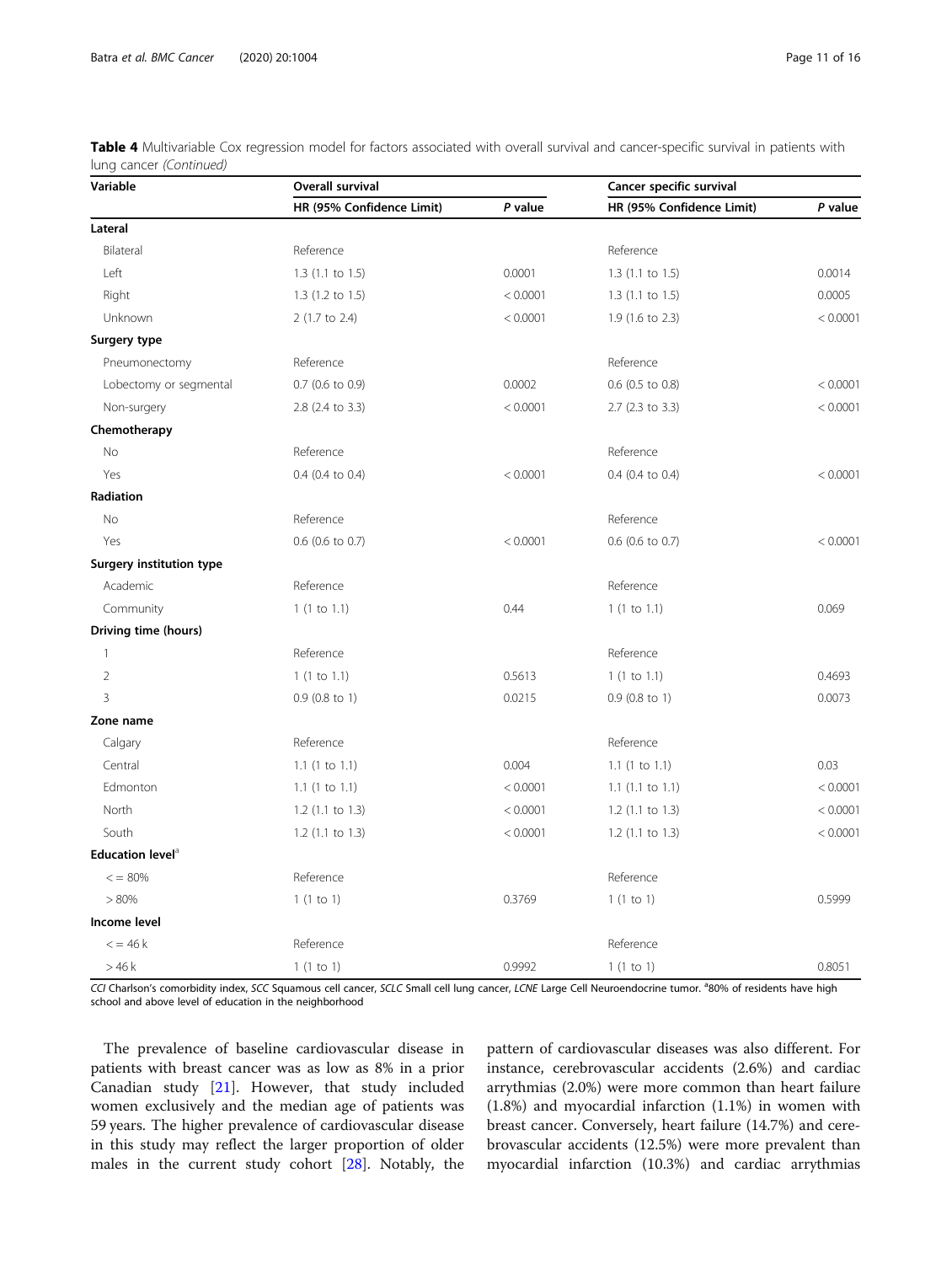### <span id="page-11-0"></span>Table 5 Competing risk multistate model

| Variable          | Cancer related death      |          | Non-cancer related death  |          |
|-------------------|---------------------------|----------|---------------------------|----------|
|                   | HR (95% Confidence Limit) | P value  | HR (95% Confidence Limit) | P value  |
| Age group         |                           |          |                           |          |
| $\leq 60$         | Reference                 |          |                           |          |
| $61 - 70$         | $1.05(1.00 - 1.10)$       | 0.074    | $1.24(1.05 - 1.46)$       | 0.010    |
| $71 - 80$         | $1.01(0.96 - 1.06)$       | 0.760    | $1.60(1.36 - 1.88)$       | < 0.0001 |
| > 80              | $1.07(1.00 - 1.14)$       | 0.037    | $1.34(1.10-1.63)$         | 0.004    |
| Sex               |                           |          |                           |          |
| Male              | Reference                 |          |                           |          |
| Female            | $0.89(0.85 - 0.92)$       | < 0.0001 | $0.95(0.87 - 1.05)$       | 0.340    |
| Year of diagnosis | $0.98(0.98 - 0.99)$       | < 0.0001 | $1.06(1.05 - 1.08)$       | < 0.0001 |
| <b>CCI</b> score  |                           |          |                           |          |
| $\mathbf 0$       | Reference                 |          |                           |          |
| 1                 | $0.95(0.89 - 1.02)$       | 0.140    | $1.07(0.88 - 1.31)$       | 0.480    |
| $\overline{2}$    | $1.11(1.05 - 1.17)$       | 0.001    | $1.10(0.94 - 1.30)$       | 0.250    |
| <b>CVD</b>        |                           |          |                           |          |
| Without CVD       | Reference                 |          |                           |          |
| With CVD          | $0.98(0.94 - 1.03)$       | 0.460    | $1.48(1.33 - 1.64)$       | < 0.0001 |
| Grade             |                           |          |                           |          |
| 1                 | Reference                 |          |                           |          |
| $\overline{2}$    | $1.43(1.25 - 1.63)$       | < 0.0001 | $1.18(0.91 - 1.53)$       | 0.220    |
| 3                 | $1.71(1.51 - 1.94)$       | < 0.0001 | $1.02$ (0.78-1.34)        | 0.870    |
| Unknown           | $1.53(1.35 - 1.73)$       | < 0.0001 | $1.10(0.84 - 1.44)$       | 0.480    |
| Histology         |                           |          |                           |          |
| Adenocarcinoma    | Reference                 |          |                           |          |
| Carcinoid/LCNE    | $0.83$ (0.72-0.96)        | 0.011    | $0.83(0.59 - 1.167)$      | 0.280    |
| Large cell ca     | $1.19(1.01 - 1.41)$       | 0.036    | $0.80(0.49 - 1.321)$      | 0.390    |
| Others            | $1.18(1.12 - 1.24)$       | < 0.0001 | $0.83(0.72 - 0.949)$      | 0.007    |
| SCC               | $1.00(0.96 - 1.06)$       | 0.780    | $1.16(1.02 - 1.323)$      | 0.030    |
| SCLC              | $1.40(1.31 - 1.49)$       | < 0.0001 | $0.96(0.79 - 1.17)$       | 0.700    |
| T stage           |                           |          |                           |          |
| T <sub>0</sub>    | Reference                 |          |                           |          |
| T1                | 1.06 (0.79-1.42)          | 0.680    | 1.32 (0.50-3.47)          | 0.570    |
| T <sub>2</sub>    | 1.54 (1.16-2.06)          | 0.003    | 1.06 (0.40-2.77)          | 0.910    |
| T <sub>3</sub>    | 1.94 (1.44-2.62)          | < 0.0001 | $0.86$ $(0.32 - 2.32)$    | 0.760    |
| T4                | $2.04(1.53 - 2.72)$       | < 0.0001 | $0.78(0.30 - 2.05)$       | 0.620    |
| Unknown           | $1.48(1.10-1.99)$         | 0.010    | $1.14(0.43 - 2.99)$       | 0.800    |
| N stage           |                           |          |                           |          |
| N0                | Reference                 |          |                           |          |
| N1                | 1.38 (1.29-1.48)          | < 0.0001 | $0.80(0.67 - 0.95)$       | 0.011    |
| N <sub>2</sub>    | $1.69(1.61-1.78)$         | < 0.0001 | $0.53(0.46 - 0.61)$       | < 0.0001 |
| N3                | $1.73(1.63 - 1.84)$       | < 0.0001 | $0.56$ (0.46-0.67)        | < 0.0001 |
| Unknown           | $1.45(1.31 - 1.60)$       | < 0.0001 | $0.87(0.68 - 1.11)$       | 0.250    |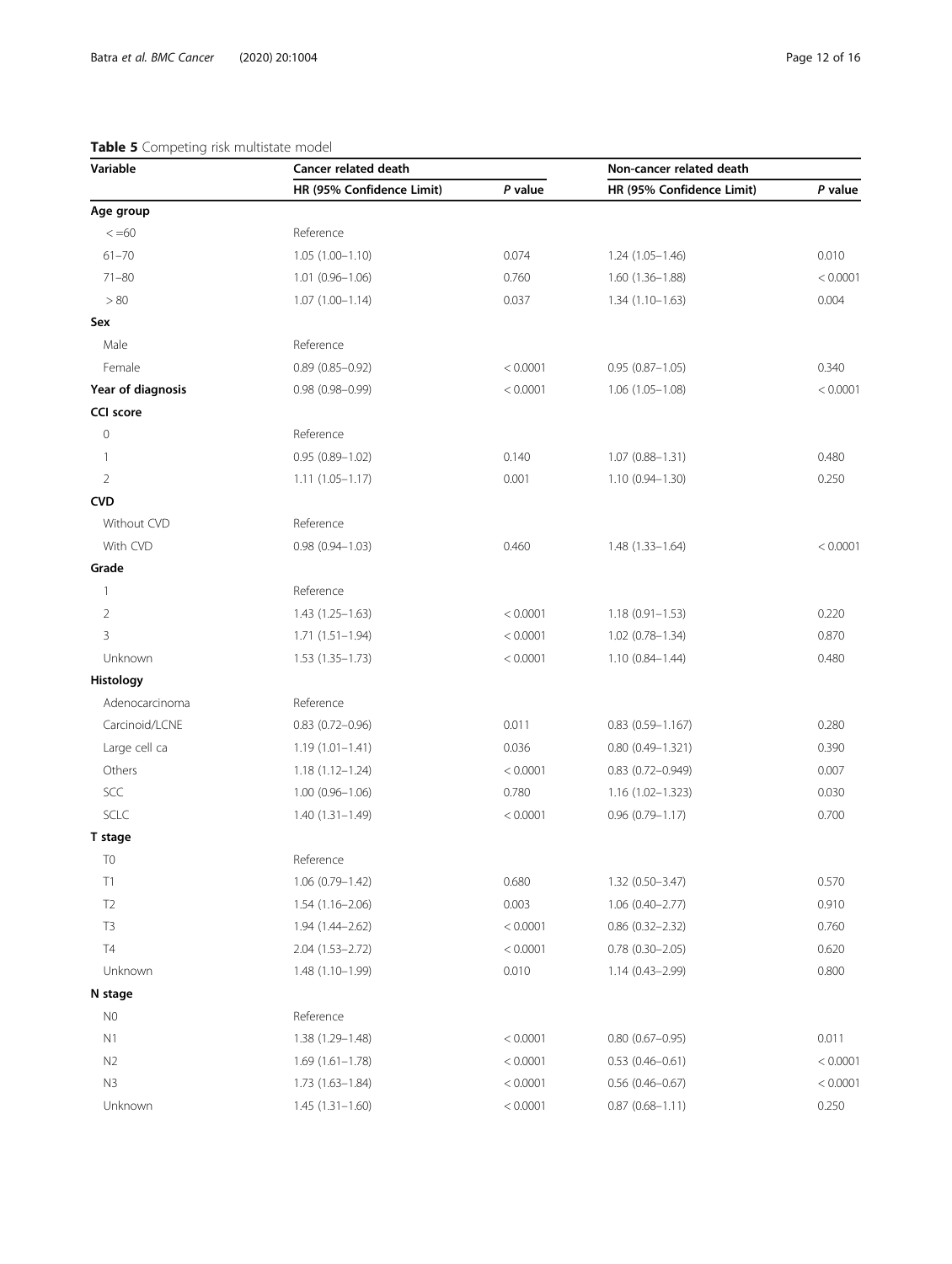### Table 5 Competing risk multistate model (Continued)

| Variable                                          | <b>Cancer related death</b> |          | Non-cancer related death  |          |
|---------------------------------------------------|-----------------------------|----------|---------------------------|----------|
|                                                   | HR (95% Confidence Limit)   | P value  | HR (95% Confidence Limit) | P value  |
| M stage                                           |                             |          |                           |          |
| M <sub>0</sub>                                    | Reference                   |          |                           |          |
| M1                                                | 1.88 (1.80-1.96)            | < 0.0001 | $0.46(0.40-0.52)$         | < 0.0001 |
| Unknown                                           | $0.89(0.76 - 1.04)$         | 0.160    | $1.13(0.79 - 1.62)$       | 0.510    |
| Lateral                                           |                             |          |                           |          |
| Bilateral                                         | Reference                   |          |                           |          |
| Left                                              | $1.05(0.88 - 1.26)$         | 0.570    | $1.06(0.56 - 1.99)$       | 0.870    |
| Right                                             | $1.06(0.89 - 1.28)$         | 0.490    | $0.99(0.53 - 1.88)$       | 0.990    |
| Unknown                                           | $1.52(1.21 - 1.90)$         | < 0.0001 | $0.97(0.45 - 2.10)$       | 0.940    |
| Surgery type                                      |                             |          |                           |          |
| No surgery                                        | Reference                   |          |                           |          |
| Lobectomy or segmental                            | $0.32$ (0.30-0.35)          | < 0.0001 | $0.72$ (0.59-0.88)        | 0.002    |
| Pneumonectomy                                     | $0.48$ (0.40-0.57)          | < 0.0001 | $0.73(0.48 - 1.13)$       | 0.160    |
| Chemotherapy                                      |                             |          |                           |          |
| $\mathbf 0$                                       | Reference                   |          |                           |          |
| $\mathbf{1}$                                      | $0.47(0.45 - 0.49)$         | < 0.0001 | $1.14(1.00 - 1.30)$       | 0.047    |
| Radiation                                         |                             |          |                           |          |
| $\mathbf{0}$                                      | Reference                   |          |                           |          |
| 1                                                 | $0.74(0.71 - 0.77)$         | < 0.0001 | $0.90(0.80 - 1.02)$       | 0.110    |
| Immunotherapy                                     |                             |          |                           |          |
| $\mathbf{0}$                                      | Reference                   |          |                           |          |
| 1                                                 | $0.52$ (0.32-0.85)          | 0.010    | $1.44(0.33 - 6.31)$       | 0.620    |
| <b>Surgery institution type</b>                   |                             |          |                           |          |
| Academic                                          | Reference                   |          |                           |          |
| Community                                         | $1.07(1.03 - 1.12)$         | 0.002    | $0.72(0.63 - 0.83)$       | < 0.0001 |
| Driving time to the nearest cancer center (hours) |                             |          |                           |          |
| $\mathbf{1}$                                      | Reference                   |          |                           |          |
| $\overline{2}$                                    | $1.06(0.99 - 1.13)$         | 0.074    | $0.94(0.79 - 1.11)$       | 0.440    |
| >2                                                | $0.88(0.79 - 0.97)$         | 0.013    | $1.15(0.89 - 1.49)$       | 0.290    |
| Zone name                                         |                             |          |                           |          |
| Calgary                                           | Reference                   |          |                           |          |
| Central                                           | 1.02 (0.95-1.09)            | 0.640    | 1.22 (1.02-1.46)          | 0.030    |
| Edmonton                                          | $1.09(1.04 - 1.14)$         | 0.001    | $0.84(0.74 - 0.96)$       | 0.009    |
| North                                             | $1.19(1.07 - 1.32)$         | 0.001    | $1.02$ (0.77-1.34)        | 0.910    |
| South                                             | $1.10(1.02 - 1.20)$         | 0.019    | $1.15(0.93 - 1.43)$       | 0.190    |
| Educational level <sup>a</sup>                    |                             |          |                           |          |
| $\epsilon = 80\%$                                 | Reference                   |          |                           |          |
| > 80%                                             | 1.00 (0.96-1.04)            | 0.950    | $0.96(0.86 - 1.07)$       | 0.480    |
| Income level                                      |                             |          |                           |          |
| $\epsilon$ = 46 k                                 | Reference                   |          |                           |          |
| >46k                                              | $1.02(0.98 - 1.06)$         | 0.430    | $0.92(0.82 - 1.03)$       | 0.160    |

CCI Charlson's comorbidity index, SCC Squamous cell cancer, SCLC Small cell lung cancer, LCNE Large Cell Neuroendocrine tumor. <sup>a</sup>80% of residents have high school and above level of education in the neighborhood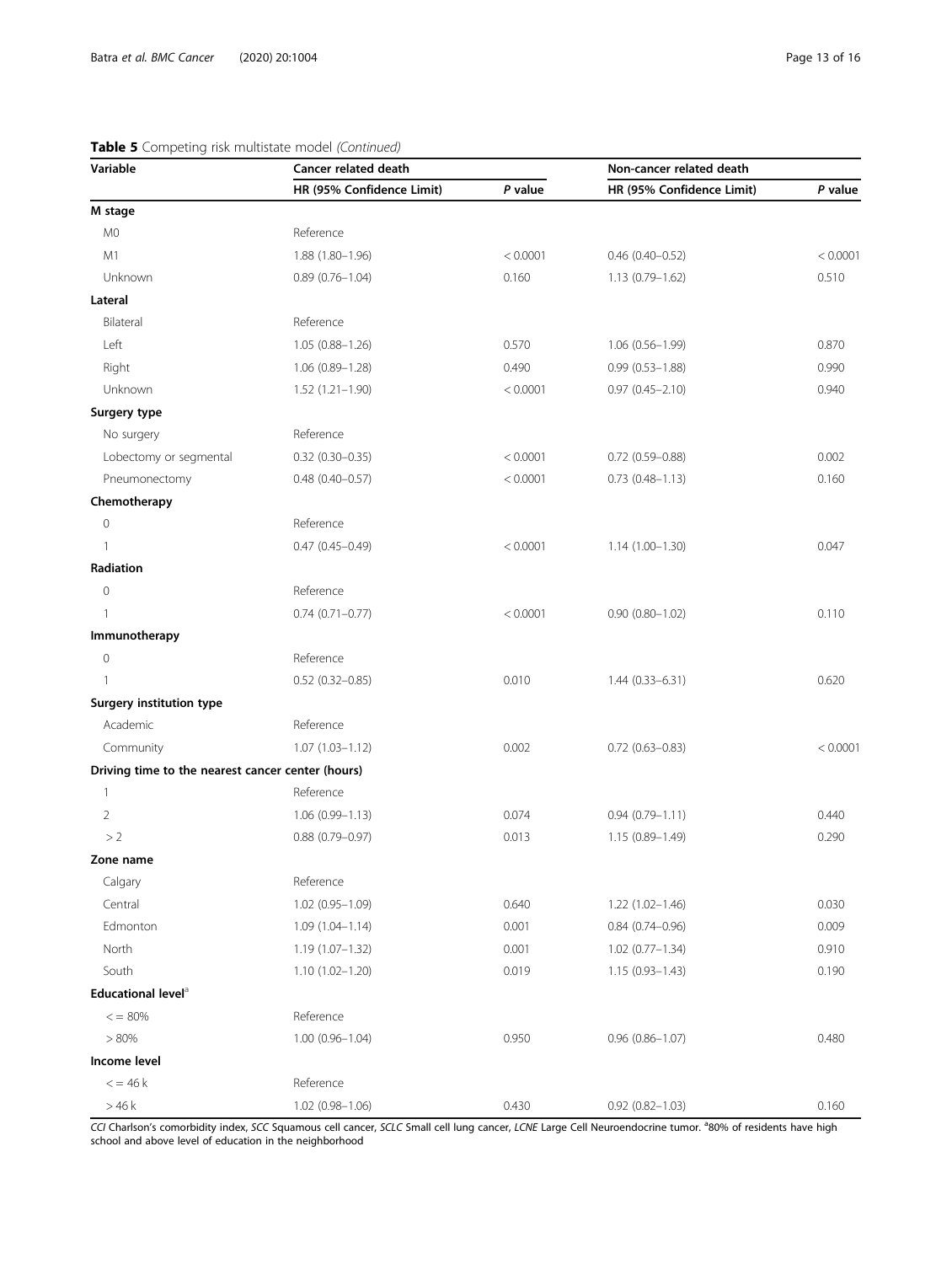(9.4%) in patients with lung cancer. The drivers of these differences are likely multifactorial, but one factor could be the role of estrogen in preventing ischemic heart disease in younger women. Another reason could be differences in modifiable risk factors, such as smoking and obesity, between men and women [[28,](#page-14-0) [29\]](#page-14-0).

As expected, patients with baseline cardiovascular disease were less likely to receive any form of treatment for lung cancer. This finding was observed across all age groups, except for chemotherapy in patients older than 80 years. It is likely that a proportion of these patients were considered unfit to receive therapy, in which case their lack of treatment is clinically appropriate. However, we hypothesized that others may have been denied treatment because of perceived concerns that their cardiovascular comorbidity may place them at heightened risk of toxicities or because of the absence of data from clinical trials regarding the safety of chemotherapy administration in patients with heart disease [\[30\]](#page-14-0). It has been reported that heart disease represents the second most common cause of ineligibility for clinical trials [[31](#page-14-0), [32](#page-15-0)]. This results in limited data to guide oncologists when they treat comorbid patients in the real-world and contributes to variations in management whereby physicians base their decisions on anecdotal experience. It is likely in these scenarios that physicians resort to the use of patient-related factors such as age and performance status, as well as the expertise of cardio-oncologists in formulating their treatment plans [[33,](#page-15-0) [34](#page-15-0)]. Broadening of eligibility criteria in clinical trials to represent patients with a history of cardiovascular disease will increase the generalizability of results to real-world patients and optimize evidence-based treatment in this subpopulation.

Our study found that the OS of patients with lung cancer who had baseline cardiovascular disease were worse compared to those without pre-existing cardiac comorbid conditions. Similar findings were reported in the SEER and Medicare linked study from the United States of older beneficiaries [[23](#page-14-0)]. Another small study of 247 patients with limited stage lung cancer also showed increased postoperative morbidity and mortality among patients with lung cancer and pre-existing cardiovascular disease [[22\]](#page-14-0). Importantly, inferior OS were also reported in a large Canadian study of patients with breast cancer and baseline cardiovascular disease, suggesting that this observation may persist across different tumor types  $|21|$ .

Interestingly, we found that prior cardiovascular disease was associated with an increased risk of noncancer related death but not cancer related death in the competing risk multistate model. However, patients with cardiovascular disease had worse CSS when competing risks were not used in the Cox model. This finding highlights the previously reported overestimation of cancer-specific deaths in time-toevent analysis where non-cancer specific deaths are censored, especially among patients with comorbidities. In such models, patients who die of unrelated causes are censored at death and wrongly assumed to have had the same probability of cancer related death compared to those who continue with follow-up [\[35](#page-15-0)]. Therefore, a competing risk model is generally considered more appropriate when patients have other competing risks of death. This is particularly true for patients with lung cancer who are likely to be older and may be afflicted with other pulmonary or cardiac conditions that can represent a serious threat to their overall health [\[19](#page-14-0), [20](#page-14-0)].

The management of lung cancer is experiencing a significant paradigm shift with the recent approvals of various targeted therapies and immune checkpoint inhibitors, all of which have demonstrated improved survival across different subsets of patients with lung cancer [[36](#page-15-0)–[40](#page-15-0)]. In this study, patients with pre-existing cardiovascular disease were less likely to receive immunotherapy, although only 20 patients received checkpoint inhibitors in our cohort. The use of novel immunotherapeutic agents in patients with lung cancer is increasing after they were approved in Canada in 2016 [\[41](#page-15-0), [42](#page-15-0)]. Since one-third of patients with lung cancer were found to have associated cardiovascular disease, it is imperative that early cardio-oncology consultations be sought in such patients to optimize the concurrent management of comorbid conditions so that the benefit of novel therapies can be extended to these patients in the real-world.

The study was limited by its retrospective design and use of administrative sources for data. Therefore, the clinical severity of cardiovascular disease and performance status could not be ascertained reliably. Further, data on other associated characteristics, such as smoking and body mass index, were not available. These factors could potentially act as confounders and it may be possible that the treatment patterns and survival outcomes in patients with lung cancer could vary based on such factors. Lastly, the presence of cardiovascular disease was assumed as the reason for not receiving treatment, even though additional factors such as patient preference and physician discretion are major contributors to treatment decisions. However, the large sample size of our study and the population-based nature of the data are major strengths.

### **Conclusions**

In summary, a significant proportion of patients with lung cancer have baseline cardiovascular disease, which is associated with a lower likelihood of receiving any cancer treatment and also a higher risk of cancer-related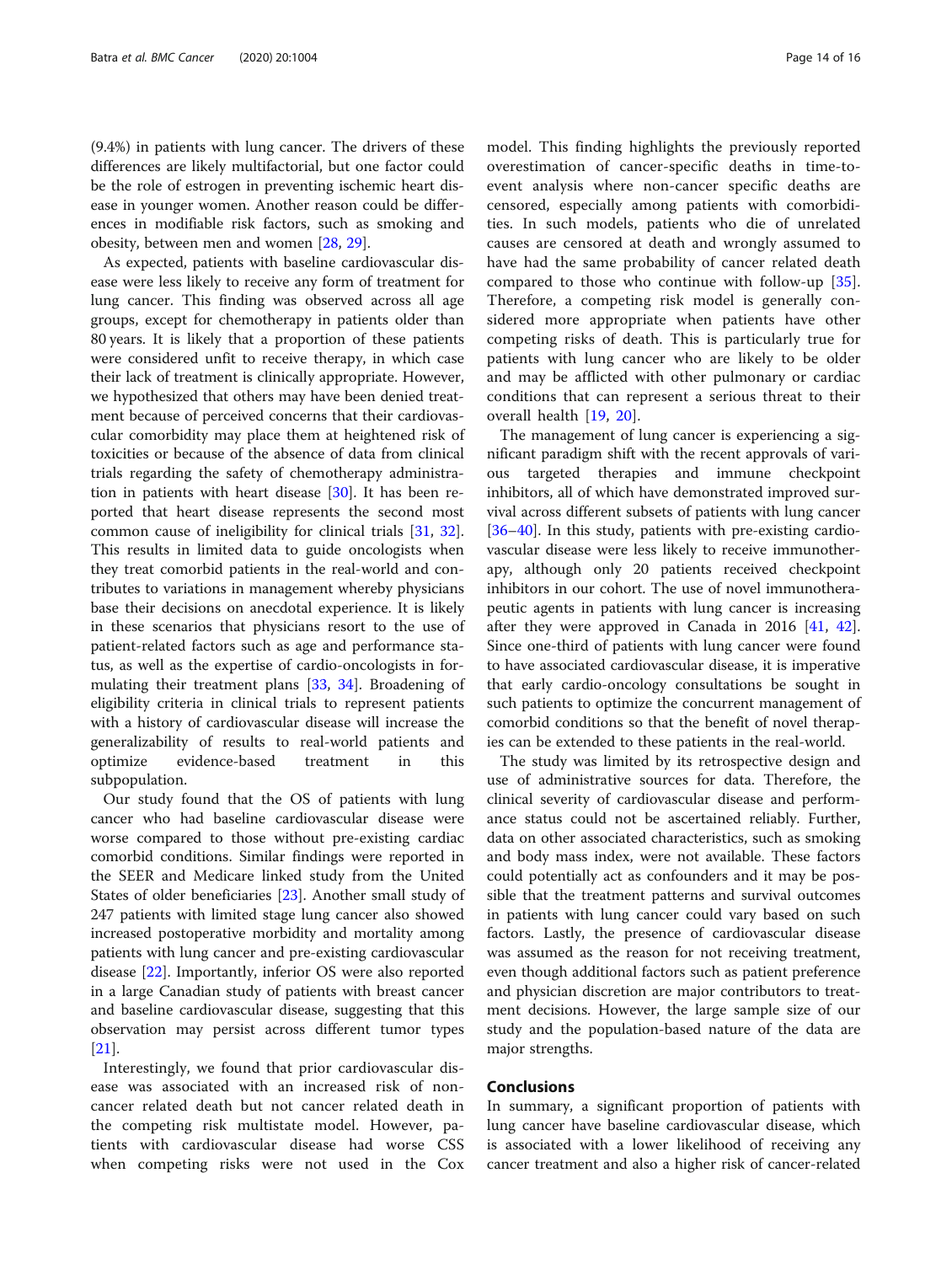<span id="page-14-0"></span>death. With a plethora of novel therapies being developed, early engagement and co-management with experts in cardio-oncology can help to optimize the number of lung cancer patients who can derive benefit from emerging therapies.

#### Supplementary information

Supplementary information accompanies this paper at [https://doi.org/10.](https://doi.org/10.1186/s12885-020-07487-9) [1186/s12885-020-07487-9](https://doi.org/10.1186/s12885-020-07487-9).

Additional file 1: Supplemental Table 1. Histology stratified logistic regression to predict the likelihood of treatment (A: Chemotherapy, B: Radiotherapy, C: Surgery). **Supplemental Table 2.** Age stratified logistic regression analysis to predict the likelihood of treatment (A: Chemotherapy, B: Radiotherapy, C: Surgery).

#### Abbreviations

ACR: Alberta Cancer Registry; ICD-10: International Classification of Diseases tenth version; OS: Overall Survival; CSS: Cancer Specific Survival; CI: Confidence Interval; OR: Odds Ratio; HR: HR

#### Acknowledgements

None.

### Authors' contributions

All authors have read and approved the final manuscript. AB: Conceptualization, data collection and analysis, writing- original draft, editing. DS: Data collection, writing. SK: Data collection and analysis. WC: Conceptualization, data collection and analysis, writing-reviewing and editing, editing, supervision.

#### Funding

This research did not receive any specific grant from funding agencies in the public, commercial, or not-for-profit sectors.

### Availability of data and materials

The datasets used and/or analysed during the current study are available from the corresponding author on reasonable request.

#### Ethics approval and consent to participate

Institutional approval was obtained from the Health Research Ethics Board of Alberta's Cancer Committee to access, use, and analyse the clinical data for this study. Because this represented a secondary use of retrospective data for which identifiers were removed, waiver of consent was granted.

#### Consent for publication

Not applicable.

#### Competing interests

The authors declare that they have no competing interests" in this section.

### Received: 3 May 2020 Accepted: 2 October 2020 Published online: 15 October 2020

#### References

- 1. Cardiovascular diseases. [cited 2020 Mar 22]. Available from: [https://www.](https://www.who.int/westernpacific/health-topics/cardiovascular-diseases) [who.int/westernpacific/health-topics/cardiovascular-diseases](https://www.who.int/westernpacific/health-topics/cardiovascular-diseases).
- 2. Cancer [Internet]. [cited 2020 Mar 12]. Available from: [https://www.who.int/](https://www.who.int/news-room/fact-sheets/detail/cancer) [news-room/fact-sheets/detail/cancer](https://www.who.int/news-room/fact-sheets/detail/cancer).
- 3. GBD 2016 Causes of Death Collaborators. Global, regional, and national agesex specific mortality for 264 causes of death, 1980–2016: a systematic analysis for the Global Burden of Disease Study 2016. Lancet. 2017; 390(10100):1151–210.
- 4. Dawber TR, Kannel WB, Revotskie N, Stokes J, Kagan A, Gordon T. Some factors associated with the development of coronary heart disease: six years' follow-up experience in the Framingham study. Am J Public Health Nations Health. 1959;49:1349–56.
- 5. Masoudkabir F, Sarrafzadegan N, Gotay C, Ignaszewski A, Krahn AD, Davis MK, et al. Cardiovascular disease and cancer: evidence for shared disease pathways and pharmacologic prevention. Atherosclerosis. 2017;263:343–51.
- 6. Ligibel JA, Alfano CM, Courneya KS, Demark-Wahnefried W, Burger RA, Chlebowski RT, et al. American Society of Clinical Oncology position statement on obesity and cancer. J Clin Oncol. 2014;32(31):3568–74.
- 7. Tourmousoglou CE, Apostolakis E, Dougenis D. Simultaneous occurrence of coronary artery disease and lung cancer: what is the best surgical treatment strategy? Interact Cardiovasc Thorac Surg. 2014;19(4):673–81.
- 8. Kreatsoulas C, Anand SS, Subramanian SV. An emerging double burden of disease: the prevalence of individuals with cardiovascular disease and cancer. J Intern Med. 2014;275(5):494–505.
- 9. Inohara T, Endo A, Melloni C. Unmet needs in managing myocardial infarction in patients with malignancy. Front Cardiovasc Med. 2019;6:57.
- 10. Blaes AH, Shenoy C. Is it time to include cancer in cardiovascular risk prediction tools? Lancet. 2019;394(10203):986–8.
- 11. Alberg AJ, Samet JM. Epidemiology of lung cancer. Chest. 2003;123(1 Suppl):21S–49S.
- 12. Kamp DW, Shacter E, Weitzman SA. Chronic inflammation and cancer: the role of the mitochondria. Oncology (Williston Park, NY). 2011;25(5):400–10 413.
- 13. Barrera G. Oxidative stress and lipid peroxidation products in cancer progression and therapy. ISRN Oncol. 2012;2012:137289.
- 14. Tesfamariam B, Cohen RA. Free radicals mediate endothelial cell dysfunction caused by elevated glucose. Am J Phys. 1992;263(2 Pt 2):H321–6.
- 15. Cancer of the Lung and Bronchus Cancer Stat Facts. SEER. [cited 2019 Nov 19]. Available from: [https://seer.cancer.gov/statfacts/html/lungb.html.](https://seer.cancer.gov/statfacts/html/lungb.html)
- 16. Lloyd-Jones D, Adams R, Carnethon M, De Simone G, Ferguson TB, Flegal K, et al. Heart disease and stroke statistics--2009 update: a report from the American Heart Association statistics committee and stroke statistics subcommittee. Circulation. 2009;119(3):e21–181.
- 17. Vyskočil J, Petráková K, Jelínek P, Furdek M. Cardiovascular complications of cancers and anti-cancer therapy. Vnitr Lek. 2017;63(3):200–9.
- 18. Daher IN, Daigle TR, Bhatia N, Durand J-B. The prevention of cardiovascular disease in Cancer survivors. Tex Heart Inst J. 2012;39(2):190–8.
- 19. Al-Kindi SG, Oliveira GH. Prevalence of preexisting cardiovascular disease in patients with different types of Cancer: the unmet need for Oncocardiology. Mayo Clin Proc. 2016;91(1):81–3.
- 20. Liu D, Ma Z, Yang J, Zhao M, Ao H, Zheng X, et al. Prevalence and prognosis significance of cardiovascular disease in cancer patients: a population-based study. Aging (Albany NY). 2019;11(18):7948–60.
- 21. Abdel-Rahman O, Xu Y, Kong S, Dort J, Quan ML, Karim S, et al. Impact of baseline cardiovascular comorbidity on outcomes in women with breast Cancer: a real-world, Population-based Study. Clin Breast Cancer. 2019;19(2): e297–305.
- 22. Ambrogi V, Pompeo E, Elia S, Pistolese GR, Mineo TC. The impact of cardiovascular comorbidity on the outcome of surgery for stage I and II non-small-cell lung cancer. Eur J Cardiothorac Surg. 2003 May 1;23(5):811–7.
- 23. Kravchenko J, Berry M, Arbeev K, Lyerly HK, Yashin A, Akushevich I. Cardiovascular comorbidities and survival of lung cancer patients: Medicare data based analysis. Lung Cancer. 2015;88(1):85–93.
- 24. Quan H, Sundararajan V, Halfon P, Fong A, Burnand B, Luthi J-C, et al. Coding algorithms for defining comorbidities in ICD-9-CM and ICD-10 administrative data. Med Care. 2005;43(11):1130–9.
- 25. Ambroggi M, Biasini C, Del Giovane C, Fornari F, Cavanna L. Distance as a barrier to Cancer diagnosis and treatment: review of the literature. Oncologist. 2015;20(12):1378–85.
- 26. Jones A, Gulbis A, Baker EH. Differences in tobacco use between Canada and the United States. Int J Public Health. 2010;55(3):167–75.
- 27. Shields M, Carroll MD, Ogden CL. Adult obesity prevalence in Canada and the United States. NCHS Data Brief. 2011;56:1–8.
- 28. Robitaille C, McRae L, Toews J. Monitoring the burden of heart disease with the canadian chronic disease surveillance system. Can J Cardiol. 2017;33(10): S138–9.
- 29. Möller-Leimkühler AM. Gender differences in cardiovascular disease and comorbid depression. Dialogues Clin Neurosci. 2007;9(1):71–83.
- 30. Booton R, Jones M, Thatcher N. Lung cancer 7: management of lung cancer in elderly patients. Thorax. 2003;58(8):711–20.
- 31. Karim S, Xu Y, Kong S, Abdel-Rahman O, Quan ML, Cheung WY. Generalisability of common oncology clinical trial eligibility criteria in the real world. Clin Oncol. 2019;31(9):e160–6.